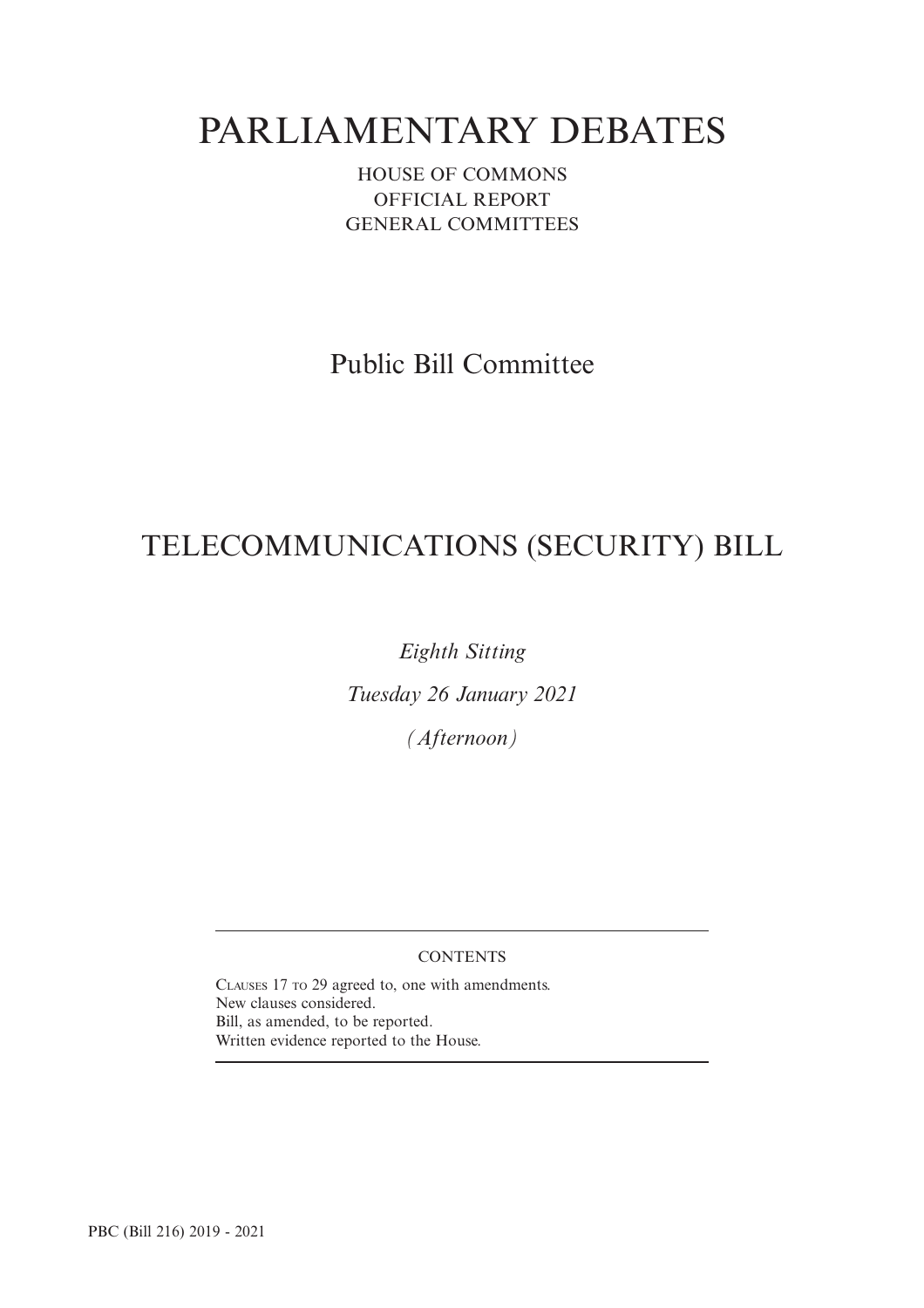No proofs can be supplied. Corrections that Members suggest for the final version of the report should be clearly marked in a copy of the report—not telephoned—and must be received in the Editor's Room, House of Commons,

**not later than**

**Saturday 30 January 2021**

© Parliamentary Copyright House of Commons 2021 *This publication may be reproduced under the terms of the Open Parliament licence, which is published at www.parliament.uk/site-information/copyright/.*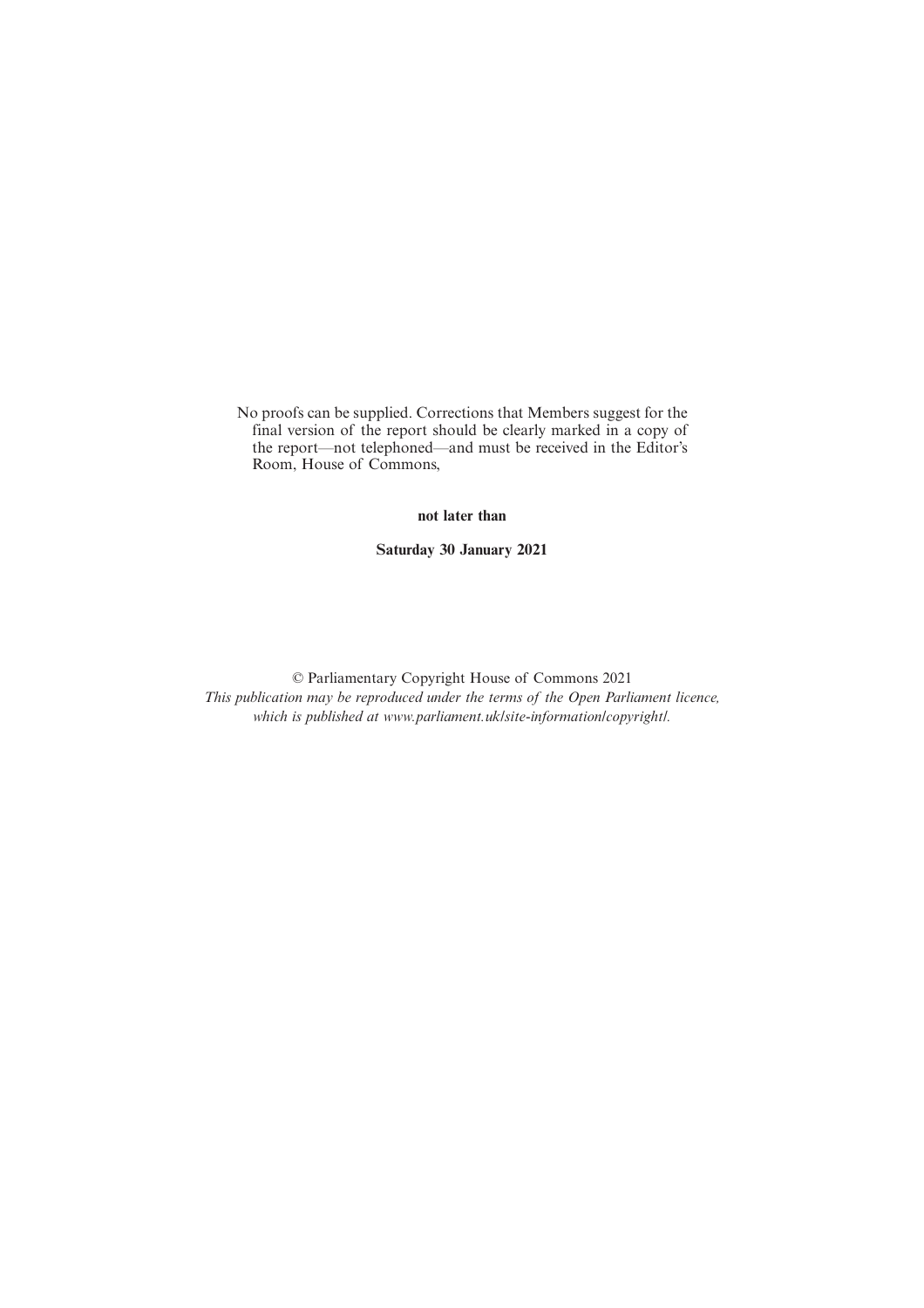#### **The Committee consisted of the following Members:**

*Chairs:* M<sup>R</sup> PHILIP HOLLOBONE, † STEVE MCCABE

- † Britcliffe, Sara *(Hyndburn)* (Con)
- † Cates, Miriam *(Penistone and Stocksbridge)* (Con)
- † Caulfield, Maria *(Lewes)* (Con)
- Clark, Feryal *(Enfield North)* (Lab)
- Crawley, Angela *(Lanark and Hamilton East)* (SNP)
- † Johnston, David *(Wantage)* (Con)
- † Jones, Mr Kevan *(North Durham)* (Lab)
- † Lamont, John *(Berwickshire, Roxburgh and Selkirk)* (Con)
- † Matheson, Christian *(City of Chester)* (Lab)
- † Onwurah, Chi *(Newcastle upon Tyne Central)* (Lab)
- † Richardson, Angela *(Guildford)* (Con)
- † Russell, Dean *(Watford)* (Con)
- † Sunderland, James *(Bracknell)* (Con)
- Thomson, Richard *(Gordon)* (SNP)
- † Warman, Matt *(Parliamentary Under-Secretary of State for Digital, Culture, Media and Sport)* West, Catherine *(Hornsey and Wood Green)* (Lab)
- † Wild, James *(North West Norfolk)* (Con)

Sarah Thatcher, Huw Yardley, *Committee Clerks*

**† attended the Committee**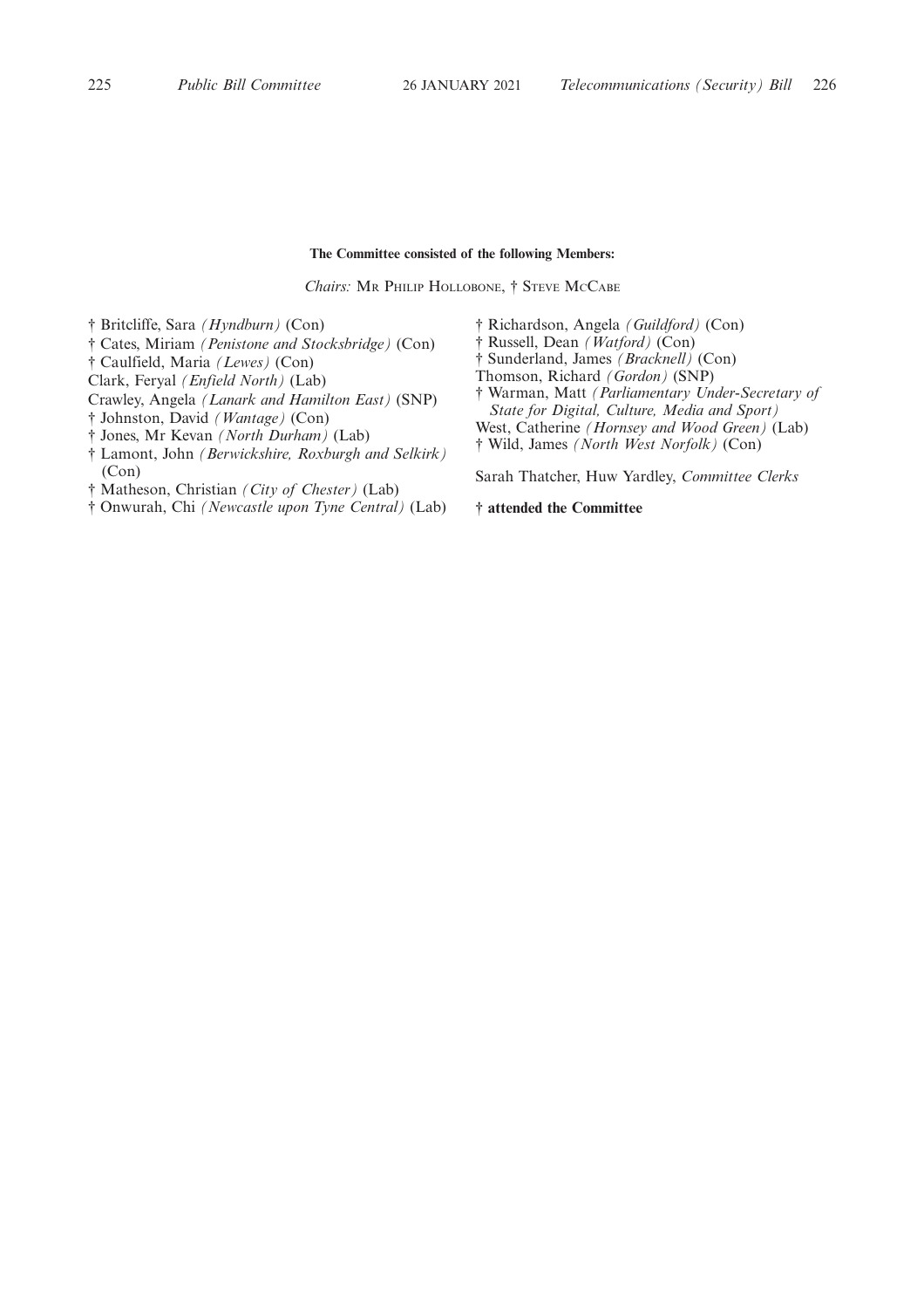## Public Bill Committee

*Tuesday 26 January 2021*

*(Afternoon)*

[STEVE MCCABE *in the Chair*]

#### **Telecommunications (Security) Bill**

2 pm

**The Chair:** Before we begin, I know this is difficult and people forget, but Mr Speaker is clear: we should be wearing our masks if we are not speaking. I ask you to do your best to comply with that, because it is sensitive. The rules under which the House is allowed to operate have been agreed with health and safety, meaning that if we are not complying, not only are you putting everyone at risk, but unfortunately all the work that has been done could be invalidated. I urge people to do their best to remember.

#### **Clause 17**

#### LAYING BEFORE PARLIAMENT

*Amendment proposed (this day)*: 20, in clause 17, page 29, line 31, at end insert—

"(4) Where the Secretary of State considers that laying a copy of the direction or notice (as the case may be) before Parliament would, under subsection (2), be contrary to the interests of national security, a copy of the direction or notice must be provided to the Intelligence and Security Committee of Parliament as soon as reasonably practicable.

(5) Any information excluded from what is laid before Parliament under the provision in subsection (3)(b) must be provided to the Intelligence and Security Committee of Parliament as soon as reasonably practicable."—*(Christian Matheson.)*

*This amendment would ensure that the Intelligence and Security Committee of Parliament is provided with any information relating to a designated vendor direction or designation notice which on grounds of national security is not laid before Parliament, thereby enabling Parliamentary oversight of all directions and notices.*

*Question again proposed,* That the amendment be made.

**The Chair:** I remind the Committee that with this we are discussing the following:

Amendment 22, in clause 20, page 35, line 30, at end insert—

"(9) The Secretary of State must provide the Intelligence and Security Committee of Parliament with a copy of any notification under this section relating to a designated vendor direction, designation notice, a notice of a variation or revocation of a designated vendor direction or a notice of a variation or revocation of a designation notice to which subsection (2) or (3)(b) of section 105Z11 applies."

*This amendment would require the Secretary of State to provide the Intelligence and Security Committee of Parliament with a copy of any notification under this section which relates to a direction or notice that has not been laid before Parliament on grounds of national security.*

Amendment 23, in clause 20, page 37, line 41, at end insert—

"(10) The Secretary of State must provide the Intelligence and Security Committee of Parliament with a copy of any confirmation decision relating to a designated vendor direction, designation notice, a notice of a variation or revocation of a designated vendor direction or a notice of a variation or revocation of a designation notice to which subsection (2) or (3)(b) of section 105Z11 applies."

*This amendment would require the Secretary of State to provide the Intelligence and Security Committee of Parliament with a copy of any confirmation decision which relates to a direction or notice that has not been laid before Parliament on grounds of national security.*

Amendment 24, in clause 21, page 39, line 9, at end insert—

"(6) The Secretary of State must provide the Intelligence and Security Committee of Parliament with a copy of any urgent enforcement direction relating to a designated vendor direction to which subsection (2) or (3)(b) of section 105Z11 applies."

*This amendment would require the Secretary of State to provide the Intelligence and Security Committee of Parliament with a copy of any urgent enforcement direction which relates to a direction that has not been laid before Parliament on grounds of national security.*

Amendment 25, in clause 21, page 40, line 6, at end insert—

"(8) The Secretary of State must provide the Intelligence and Security Committee of Parliament with a copy of any confirmation of an urgent enforcement notification relating to a designated vendor direction to which subsection (2) or (3)(b) of section  $105Z11$  applies." *This amendment would require the Secretary of State to provide the Intelligence and Security Committee of Parliament with a copy of any confirmation of an urgent enforcement notification which relates to a direction that has not been laid before Parliament on grounds of national security.*

I need to understand, Mr Matheson, what your intention is.

**Christian Matheson** (City of Chester) (Lab): As you correctly say, Mr McCabe, I need to announce my intention, but just as I was about to, the Committee was halted. I am reminded of the occasion involving that notorious football referee Clive Thomas. The 1978 World Cup blew up against Brazil because, as the ball was heading towards the goal, he disallowed the goal. That was rather how I felt this morning.

That said, I do not wish to press the matter further, despite the fact that I had devastating remarks that would have swayed the Minister. I will not put my amendments to the vote. I beg to ask leave to withdraw the amendment.

*Amendment, by leave, withdrawn. Clause 17 ordered to stand part of the Bill*.

#### **Clause 18**

MONITORING OF DESIGNATED VENDOR DIRECTIONS

*Question proposed,* That the clause stand part of the Bill*.*

**The Chair:** With this it will be convenient to discuss clauses 19 to 23 stand part.

**The Parliamentary Under-Secretary of State for Digital, Culture, Media and Sport (Matt Warman):**It is a pleasure to be back under your chairmanship, Mr McCabe.

I will try to rattle through these as quickly as I can. Clauses 18 to 23 cover monitoring and enforcement, and further provisions relating to non-disclosure and information requirements. Clause 18 gives the Secretary of State the power to give Ofcom a monitoring direction, requiring the regulator to obtain information relating to a public telecoms provider's compliance with a designated vendor direction and to provide that information in a report to the Secretary of State.

The clause also includes requirements about the form of such reports and the procedures around their provision, but it does not create any new powers for Ofcom, which already has them under section 135 of the Communications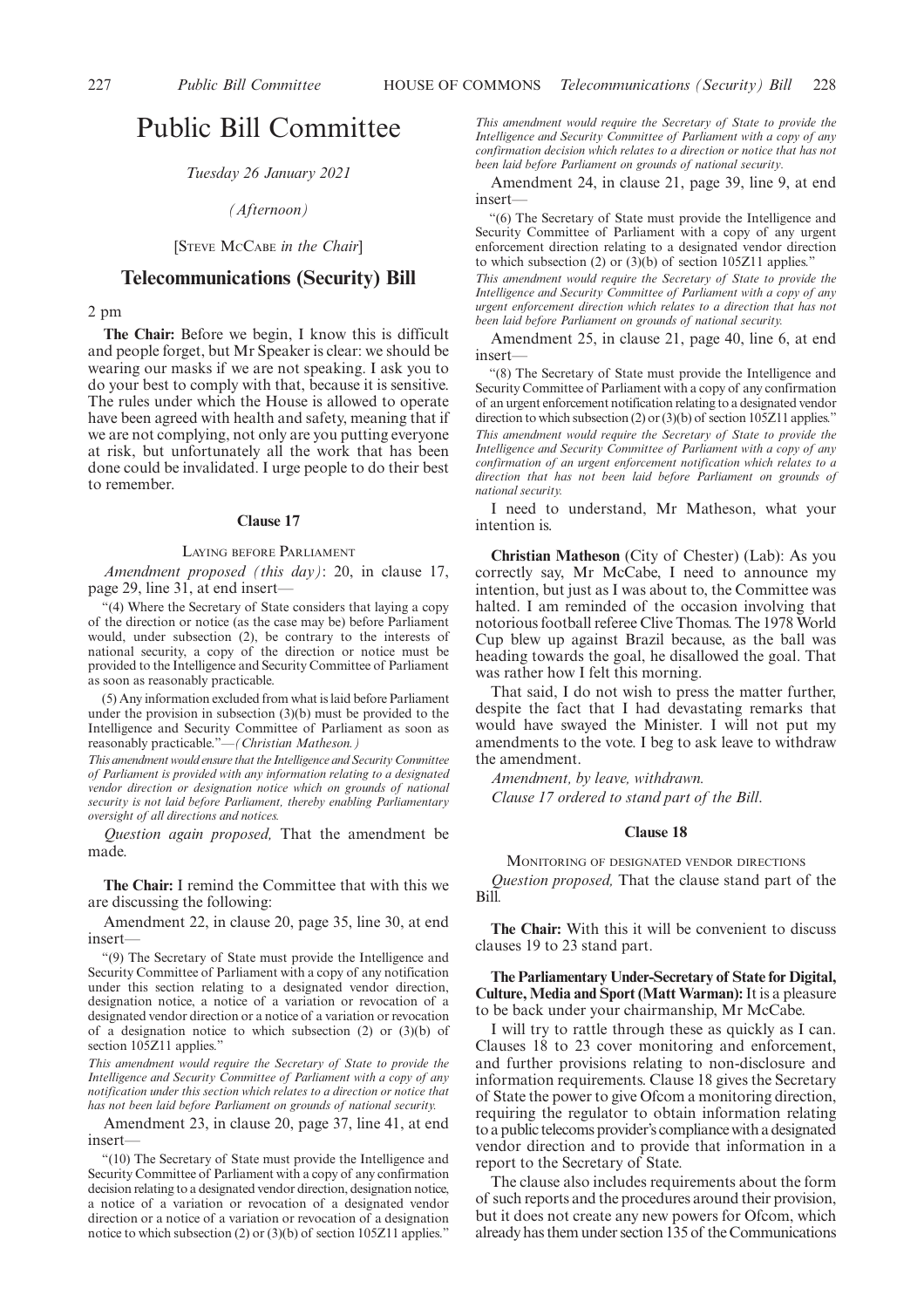Act 2003. The provisions in the clause are an integral part of the compliance regime. The power to give a monitoring direction to Ofcom is necessary to ensure that the Secretary of State has the ability to require it to provide the information needed to assess compliance with designated vendor directions.

Clause 19 provides Ofcom with the power to give inspection notices to public communications providers. The provisions will apply only where the Secretary of State has given Ofcom a monitoring direction. Inspection notices enable Ofcom to gather information from communications providers in relation to their compliance with a direction. The notices are a tool for Ofcom to give effect to its obligations under a monitoring direction.

Clause 19 also sets out the new duties that inspection notices can impose, the types of information that they can be used to obtain and how the duties in an inspection notice will be enforced. Ofcom may only give inspection notices in order to obtain information relating to whether a provider has complied or is complying with a direction. The notice power cannot be used to obtain information relating to whether a provider has complied or is complying with a direction. The notice power cannot be used to obtain information relating to how a provider is preparing to comply with a direction. Of com can instead use its other information-gathering powers under section 135 of the Communications Act 2003 to obtain such information.

Clause 20 provides the Secretary of State with the powers necessary to enforce compliance with designated vendor directions, as well as with any requirement for a public communications provider to prepare a plan setting out the steps it intends to take to comply. It is the Secretary of State's responsibility to issue directions where necessary in the interest of national security. Clause 20 is essential to ensure that the Secretary of State can carry out this role effectively and enforce compliance with any directions issued. New sections 105Z18 to 105Z21 will be inserted into the Communications Act 2003 for this purpose. The provisions set out the process that the Secretary of State will follow in instances where an assessment is made that a public communications provider is not acting in compliance with the direction or with the requirement to provide a plan. The process encompasses giving a contravention notice, enforcing it and imposing penalties for non-compliance. The clause is essential in ensuring that the Secretary of State can carry out the role effectively and deters and penalises instances of non-compliance.

Clause 21 provides the Secretary of State with the power to give urgent enforcement directions. Provisions to enable urgent enforcement are needed in cases where the Secretary of State considers that urgent action is necessary to protect national security or to prevent significant harm to the security of a public electronic communications network, service or facility.

Clause 22 creates a power for the Secretary of State to impose a requirement on public communications providers or vendors not to disclose certain types of information without permission. The provisions are necessary to prevent the unauthorised disclosure of information, which would be contrary to the interest of national security.

Finally, clause 23 creates a power for the Secretary of State to require information from a public communications provider or any other person who may have information relevant to the exercise of the Secretary of State's functions

under clauses 18 to 21. For example, the Secretary of State can require information on a provider's planned use of such goods or information relating to how a network is provided. It can also include information about the proposed supply of goods or services. The ability to gather such information would ensure that the Secretary of State is able to make well-informed decisions when considering whether to issue designation notices and designated vendor directions. Information obtained through the use of this power can also be used to support the monitoring of compliance, with directions supplementing information gathered by Ofcom through its information-gathering and inspection notice powers.

To summarise, new sections 105Z18 to 105Z21 together establish the power and processes that outline how the designated vendor regime will be monitored and enforced. The provisions in clause 22 are needed to manage the disclosure of information, the unauthorised disclosure of which may be contrary to national security, and clause 23 will ensure that the Secretary of State is able to obtain the information necessary to make assessments to determine whether to give a notice or direction and to assess compliance.

**Chi Onwurah** (Newcastle upon Tyne Central) (Lab): It is a pleasure to serve under your chairmanship once again, Mr McCabe. I will not detain the Committee long with a consideration of the clauses, and I thank the Minister for so ably setting out what the clauses aim to achieve. Indeed, we on this side recognise the importance and the necessity of clauses 18 to 23 in establishing the process and ensuring the powers to obtain information and enforce direction as part of that process.

We only reiterate a small number of important points to draw attention once again to the breadth of the powers, which enable the Secretary of State to require information to an almost unlimited extent. Given the breadth of the powers, the information and progress on the telecommunications diversification strategy is, once again, notable by its absence. Given the breadth of the requirements, it is notable that there is nothing on progress on the diversification strategy. Nor, if my memory serves me correctly, does the impact assessment reflect the potential costs to either the network operators or Ofcom in exercising these powers. The clauses do not set out the impact and they emphasise once again the importance of Ofcom having the appropriate resources to enable it to carry out the requirements effectively. I hope that the Minister will bear those limitations in mind in his ongoing review of the Bill.

*Question put and agreed to.*

*Clause 18 accordingly ordered to stand part of the Bill. Clauses 19 to 23 ordered to stand part of the Bill.*

#### **Clause 24**

FURTHER AMENDMENT CONCERNING PENALTIES *Question proposed,* That the clause stand part of the Bill.

**The Chair:** With this it will be convenient to discuss clause 25 stand part.

**Matt Warman:** Clause 24 enables higher penalties than those currently set out in the Communications Act 2003 to be issued by Ofcom, and clause 25 makes two necessary consequential amendments to that Act.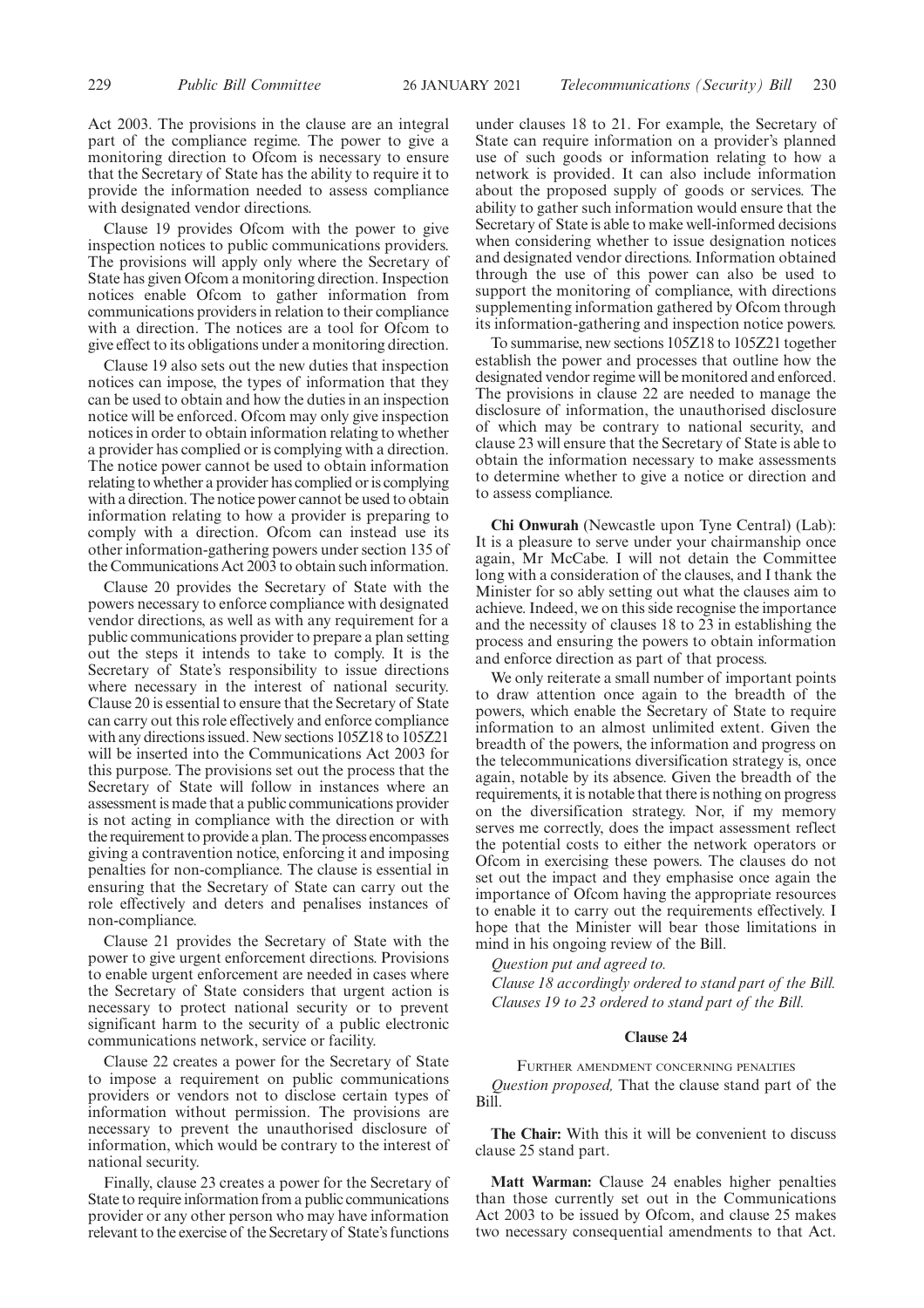#### *[Matt Warman]*

The penalties under clause 24 can be imposed for contraventions of requirements to provide information to Ofcom for the purpose of its security-related functions. That includes when providers do not provide information requested by Ofcom for the purpose of providing a report to the Secretary of State.

Penalties can be set at a maximum of £10 million or, in the case of a continuing contravention, up to £50,000 a day. These maximum penalties are a marked increase on the existing ones, which are capped at £2 million, or £500 a day. This clause ensures that the maximum penalties are the same as those in clause 23. The size of these penalties is appropriate given the potential impact of the situation described. Proposed new section 139ZA(5) of the 2003 Act, inserted by this clause, gives the Secretary of State the power to change, by regulations subject to the affirmative procedure, the maximum amount of the fixed and daily penalties. That will help to future-proof the framework by ensuring that penalties can be adjusted over time—for example, because of inflation.

In summary, clause 24 enables Ofcom to issue the financial penalties necessary to ensure that providers supply it with the information that it needs. Clause 25 contains the consequential amendments to that, which are necessary because the Bill creates a number of powers to make regulations and some of those regulations will amend primary legislation.

2.15 pm

*Question put and agreed to. Clause 24 accordingly ordered to stand part of the Bill. Clause 25 ordered to stand part of the Bill.*

#### **Clause 26**

FINANCIAL PROVISION

*Question proposed,* That the clause stand part of the Bill.

**The Chair:** With this it will be convenient to discuss the following:

Clause 27 stand part.

Government amendments 1 to 4.

Clauses 28 and 29 stand part.

**Matt Warman:** I will be brief, but it is important to cover the Government amendments. The clause provides that any increase in expenditure attributable to the Bill is paid out by Parliament. Clause 27 covers the extent of the Bill and clause 28 provides for the commencement of the Bill's provisions.

I turn to the small set of amendments that the Government deem necessary, given that the Bill will be carried over to the second Session. The Bill creates new national security powers for the Secretary of State to address the risks posed by high-risk vendors through the issuing and enforcement of designated vendor directions in clauses 15 to 23 and 24. Amendment 1 enables clauses 15 to 23 to come into force on the day on which the Bill receives Royal Assent. Amendment 2 ensures that the higher penalties also come into force. Amendment 3 removes the subsection of clause 28 providing for sections to come into force at the end of the two-month period. Finally, amendment 4 ensures that the provisions of clause 24 that are not commenced early come into force via commencement regulations on a day determined by the Secretary of State. Without the amendments, the provisions relating to those powers would come into force two months after the Bill receives Royal Assent, which could put at risk the timely implementation of this important policy.

*Question put and agreed to.*

*Clause 26 accordingly ordered to stand part of the Bill. Clause 27 ordered to stand part of the Bill.*

#### **Clause 28**

#### **COMMENCEMENT**

*Amendments made:* 1, in clause 28, page 46, line 19, leave out "section 14" and insert "sections 14 to 23".

*This amendment would cause clauses 15 to 23 to come into force on Royal Assent.*

Amendment 2, in clause 28, page 46, line 19, at end insert—

"(ca) section24, so far as it relates to section18;".

*This amendment is consequential upon Amendment 1. Clause 24 provides for higher penalties to be available for certain contraventions of information requirements, including contraventions associated with section 105Z12 of the Communications Act 2003, which is inserted by clause 18.*

Amendment 3, in clause 28, page 46, line 25, leave out subsection (2).

*This amendment is consequential upon Amendments 1 and 2.*

Amendment 4, in clause 28, page 46, line 30, at end insert—

"(ba) section 24 (so far as not already in force by virtue of subsection (1));"*.*—*(Matt Warman.)*

*This amendment is consequential upon Amendments 1 and 2.*

*Clause 28, as amended, ordered to stand part of the Bill. Clause 29 ordered to stand part of the Bill.*

#### **New Clause 3**

DUTY OF OFCOM TO REPORT ON ITS RESOURCES

'(1) Ofcom must publish an annual report on the effect on its resources of fulfilling its duties under this Act.

(2) The report required by subsection (1) must include an assessment of—

(a) the adequacy of Ofcom's budget and funding;

(b) the adequacy of staffing levels in Ofcom; and

(c) any skills shortages faced by Ofcom.'.—*(Christian Matheson.)*

*This new clause introduces an obligation on Ofcom to report on the adequacy of their existing budget following the implementation of new responsibilities.*

*Brought up, and read the First time.*

**Christian Matheson**: I beg to move, That the clause be read a Second time.

**The Chair:** With this it will be convenient to discuss new clause 7— *Review of Ofcom's capacity and capability to undertake duties (No.2)—*

'(1) The Communications Act 2003 is amended as follows.

(2) After section 105Z29 insert—

"105Z30 Review of Ofcom's capacity and capability to undertake duties

The Secretary of State must, not later than 12 months after the day on which the Telecommunications (Security) Act 2021 is passed, lay before Parliament a report on Ofcom's capacity and capability to undertake its duties under this Act in relation to the security of public electronic communications networks and services.".'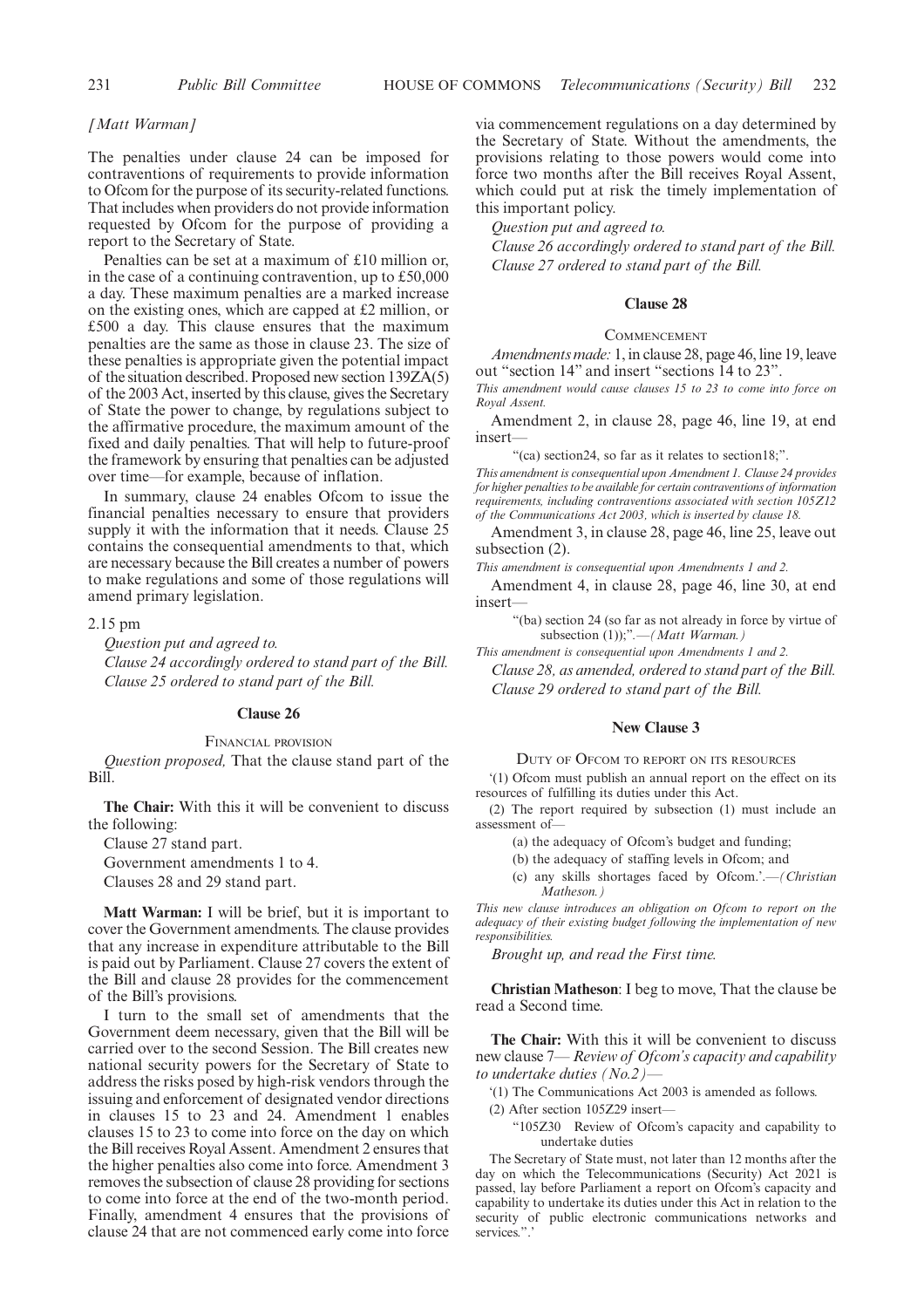*This new clause would require the Secretary of State to report on Ofcom's capacity and capability to undertake the duties provided for in the Telecommunications (Security) Bill which would be inserted into the Communications Act 2003 under the cross-heading "Security of public electronic communications networks and services" (which would encompass all the clause numbers which start with 105).*

**Christian Matheson:** I do not want to detain the Committee all that long. The basis of the new clause is to ensure that Ofcom has the staffing and financial resources, as well as the capacity and technical capability, to undertake its new responsibilities under the Bill.

I remind the Committee that we heard in the evidence sessions that this is only one of several new areas of responsibility that Ofcom has received in recent years. For example, it now has responsibilities for regulating aspects of the work of the BBC. Parliament will be presenting Ofcom with responsibilities in relation to online harms, all of which is to be welcomed, but we have to recognise that there will be an overstretch for Ofcom.

In the area that the Committee is considering, there are technical complications that require specific sets of talents and capabilities which, we have heard previously, are not always in ready supply in the sector. We heard evidence that Ofcom, in common with other public sector bodies, does not pay as highly as some high-end consultancies, suppliers, developers or software houses, and therefore there will be churn. I do not want to stand in the way of anyone's career development, but understandably there will be churn, in terms of Ofcom's ability to maintain its responsibilities in what we know will be a continually evolving sector that throws up new technical challenges.

New clause 3 provides a duty on Ofcom to report on its resources, including the

"the adequacy of Ofcom's budget and funding…the adequacy of staffing levels….and any skills shortages faced".

In doing so, it will concentrate the minds of senior management at Ofcom, although I have no doubt that those minds will be focused on these matters already. Perhaps they will give this priority, particularly in terms of forward planning, and they will think, "We're okay at the moment, but are we going to require extra and additional capability in area x, y or z in the next couple of years." It will also focus and concentrate the minds of Ministers and Parliament, ensuring that Ofcom has the resources and capability to achieve the tasks that we have given it.

We heard many lines of evidence from the expert witnesses. My hon. Friend the Member for Newcastle upon Tyne Central may refer to some of them in her contribution, and I do not want to undermine that. Professor Webb said:

"I doubt Ofcom has that capability at the moment. In principle, it could acquire it and hire people who have that expertise, but the need for secrecy in many of these areas is always going to mean that we are better off with one centre of excellence".

#### Emily Taylor of Oxford Information Labs said:

"Ofcom is going to need to upskill. In reality, as Professor Webb has said, they are going to be reliant on expert advice from NCSC, at least in the medium term,"*––*[*Official Report, Telecommunications (Security) Public Bill Committee,* 19 January 2021; c. 79, Q95.]

The new clause is about assisting Ofcom to make an audit of what is available and ensuring that it is up to standard in terms of technological changes. It will also ensure that it is looking forward, in the midst of all the other responsibilities that Parliament is asking it to undertake, in order to maintain a level of skills and expertise that will enable it to undertake the snapshot reviews of current networks, as well as reviews of future provision and threats to the network. I hope that the new clause is self-explanatory and I am pleased to present it to the Committee.

**Mr Kevan Jones** (North Durham) (Lab): I would like to speak to new clause 7, which stands in my name. It is related to new clause 3, in the name of my hon. Friend the Member for City of Chester. As he has just said, Ofcom has had an expansion of its duties in the last few years and become a little bit like a Christmas tree with added responsibilities, but none of them will be as important for the nation's future as this. That is not to decry any of the expertise or other duties that Ofcom has, but national security and the security of our national telecoms infrastructure, is a vital new task. I have said before that my concern about Ofcom centres on national security. That is why I have tabled amendments to the Bill. My fear is that Ofcom will not have the necessary expertise, although I am not suggesting that it cannot develop into a good regulatory body looking at security and our national telecoms infrastructure.

I tabled parliamentary questions on Ofcom's budgets and headcounts, and I am glad to see that its budget and personnel have increased as its tasks have grown. That was not the case in 2010, when its budgets were subject to some quite savage cuts. My concern—I will call this my Robin Day approach—is that we have to future-proof Ofcom to ensure that the organisation not only has the budget but also has the personnel it needs. I do not want to suggest that the Minister would want to cut Ofcom's budget at present, as it does important work. However, it is a regulator and perhaps does not have the clout of a Government Department, so any future Chancellor or Treasury looking for cuts disguised as efficiencies could see it as easy, low-hanging fruit.

Ensuring that the Secretary of State undertakes duties highlighting Ofcom's efficiency puts a spotlight on the basis of considerations by future Administrations of any political persuasion. That will be important, not just in the early stages but as we continue. It may take a while for Ofcom to get up to speed, but I want to ensure that that continues. The obligation for the Secretary of State to report on Ofcom would at least give me comfort that first, it is being looked at and, secondly, that civil servants cannot in future just assume that an easy cut can be made but which might then impact on our national security.

I raised another subject with the head of Ofcom when she appeared before the Committee. I do not really want to rehearse the discussions again, but as the Bill progresses the Minister will have to give assurances on security, and try to demonstrate the close working relationship between Ofcom and the security services. That will be important, as it will give credibility to the expectation that Ofcom can actually do the job that we have set out. If the Minister does that, it will reassure people who may not be convinced that Ofcom has the necessary expertise, and ensure that that close working relationship continues, not just now but in future, so that national security is at the centre of this.

There will always be a balance—as I said, we saw it in the National Security and Investment Bill—between wanting, quite rightly, to promote telecoms as a sector,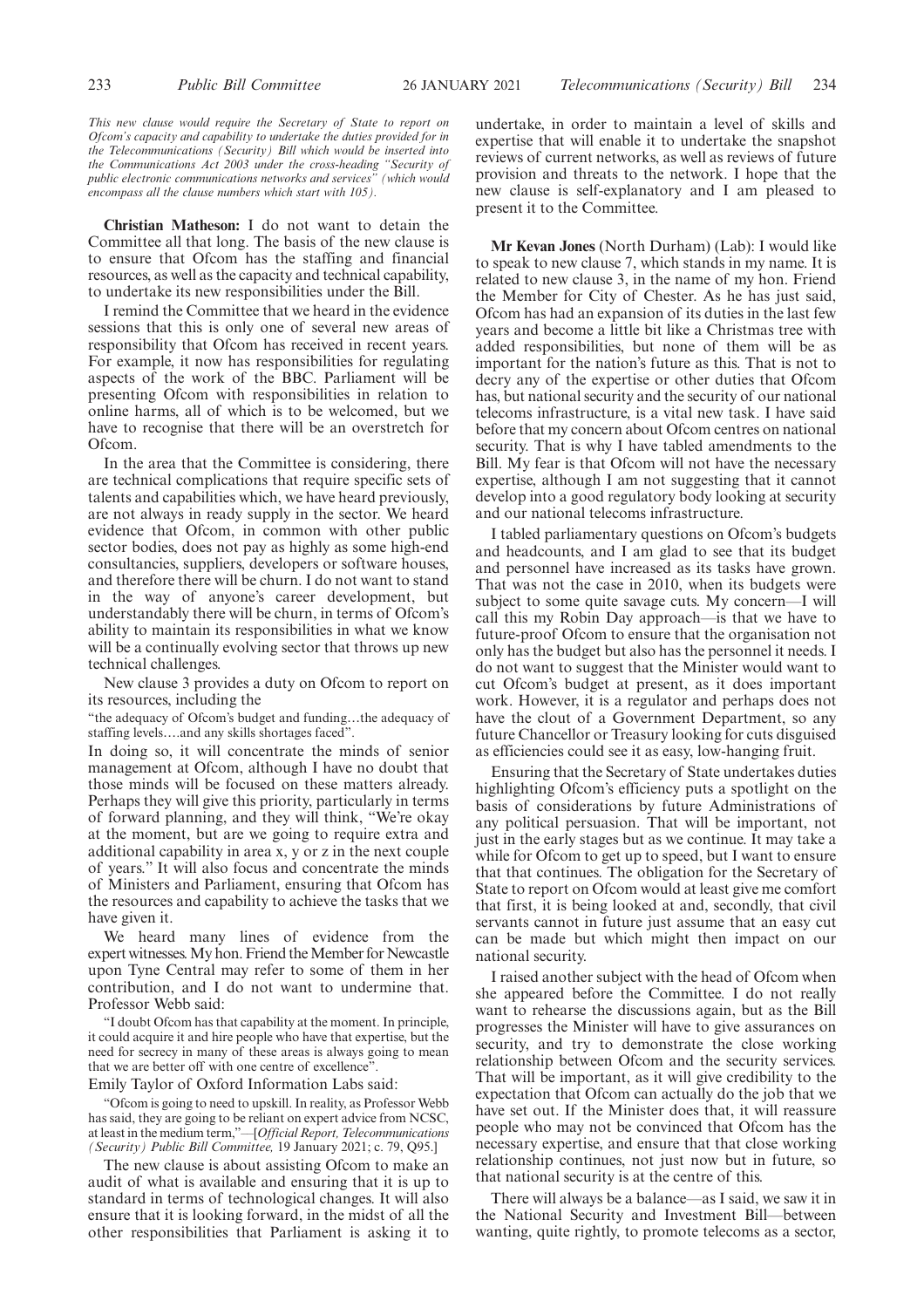#### *[Mr Kevan Jones]*

and national security. I fall very much on the side of national security being the important consideration, and we need to ensure that that is always the case. It is important that national security and intelligence agencies are able to influence these decisions, not just in respect of Ofcom but also in respect of Ministers in future.

**Chi Onwurah:** I support and second the comments and contributions of my hon. Friend the Member for the City of Chester (Christian Matheson) and of my right hon. Friend the Member for North Durham (Mr Kevan Jones), who tabled new clauses 3 and 7. I would also like to congratulate the Committee on having made it through, as it were, the thickets of the Bill as it stands to the sunlit uplands of our new clauses, which are designed to improve it in a constructive and supportive way.

New clauses 3 and 7 both address the challenge of Ofcom's resources. As Members of the Committee know, I joined Ofcom in 2004. I know that we are not allowed to use props in debates in the Chamber, but the Communications Act 2003, which I am holding in my hand, is the Act with which the Bill is concerned. The changes that the Bill makes are mainly adding to that Act.

#### 2.30 pm

When I joined Ofcom in 2004, the Act was about half the size it is now. I am grateful to the Vote Office for printing and binding the enlarged Act which, as I said, is about double the size it was when I joined Ofcom. That is because—my hon. Friend the Member for City of Chester alluded to this—Ofcom has acquired responsibility for critical national infrastructure, the BBC, the Post Office. What is not yet reflected in the Act is Ofcom's soon-to-be-acquired responsibility for the entirety of our online existence, as reflected in an online safety Bill, which has yet to make its appearance but has the absolute commitment of the Minister's Department.

This latest expansion of Ofcom's duties will necessarily add a strain not only to its budget—I shall come on to address that briefly—but, most importantly, to its resources, as was referred to by my right hon. and hon. Friends. In January this year, a colleague of the Minister stated that Ofcom will have the resources that it needs to do its job. If that is the case, may I ask what objection the Minister has to Ofcom reporting to Parliament on the state of its resources, particularly as those resources will be very hard to come by. My right hon. and hon. Friends emphasised the fact that Ofcom lacks experience in national security measures, and that expansion of duties will require the recruitment of people with the required level of security clearance and experience.

We heard in the evidence sessions that that might be a challenge. Dr Alexi Drew said:

"I think what needs to be considered in that question is the type of resources that will be the hardest for Ofcom to acquire. I frankly believe it is not necessarily technology; I believe it is actually personnel. The edge that is given to companies that have already been mentioned in your hearings today—Google, Microsoft, Facebook et al—is not necessarily in the technology, but in those who design the technology. Those people are hard to come by at the level that we require them at. They are also very hard to keep, because once they reach that level of acumen and they have Google, Facebook or Amazon on their CV, they can pretty much choose where they go and, often, how much they ask for in the process."*––*[*Official Report, Telecommunications (Security) Public Bill Committee,* 19 January 2021; c. 84, Q82.]

I just want to reiterate that the Bill must be forwardlooking on security challenges. While we the existing architecture of our telecoms networks requires skills in certain aspects of technology—radio frequencies and so on—as the architecture moves more and more into the cloud and the software domain, those skills and CVs are going to be all the more scarce and difficult to obtain.

We also heard from Dr Drew that she was not sure whether Ofcom had the capacity to take on the sheer volume of work that was likely to be created. Finally, we heard evidence from Lindsey Fussell, Ofcom's group director for network and communications:

"In relation to Ofcom's costs, Ofcom is funded in two ways: first, by a levy on the sectors and companies that it regulates and, secondly, through the collection of fees, primarily from our spectrum duties. Our overall funding is obviously agreed by our board but also subject to a cap agreed with Government…We are currently in discussion with the Treasury about the exact technicalities and which of those routes will be used to fund this, but it will be in line with Ofcom's normal funding arrangements."*––*[*Official Report, Telecommunications (Security) Public Bill Committee,* 19 January 2021; c. 97, Q131.]

Mr Jones: This is about resources for Ofcom as a whole, but there will also be debate within Ofcom about how its resources are spent. Without any ring-fenced moneys for security, is my hon. Friend concerned, like me, that not only the external control of the budget but that debate internally might compromise security?

**Chi Onwurah:** My right hon. Friend makes an excellent point. This debate is important for the Bill and important for our new clauses. It is also important that the Minister clarifies what the duties and priorities of Ofcom should be. Having worked for Ofcom at a different point in its history, I can tell hon. Members that when there is, say, a complaint about the behaviour of somebody in the "Big Brother" household that is hitting all the headlines in all the newspapers, that attracts the sudden concentration of resource—unnecessarily, one might argue. There needs to be a counterweight, if you like, to those headline-driven resourcing bottlenecks, which would be either ring-fencing or reporting on how resource is being used to support national security.

All Opposition Members are clear that national security must be the first priority of Government, and therefore the first priority of Ofcom. This is all the more relevant as I pick up the Communications Act 2003, in all its weightiness, where we find the general duties of Ofcom in section 3:

"It shall be the principal duty of OFCOM, in carrying out their functions—(a) to further the interests of citizens in relation to communications matters; and (b) to further the interests of consumers in relevant markets, where appropriate by promoting competition."

Security is not mentioned—national security or telecommunications security. During the evidence sessions, the argument was made, although I forget by whom, that security was a necessary part of furthering the interests of citizens in relation to communication matters. That is possibly true, but I still think this important issue would be improved by clarity.

As we know, there is a significant pressure on Ofcom's resources, which changes week by week and month by month depending on what the issues are in the many and increasing domains in which it operates. If these principal duties of Ofcom do not reflect our national security, the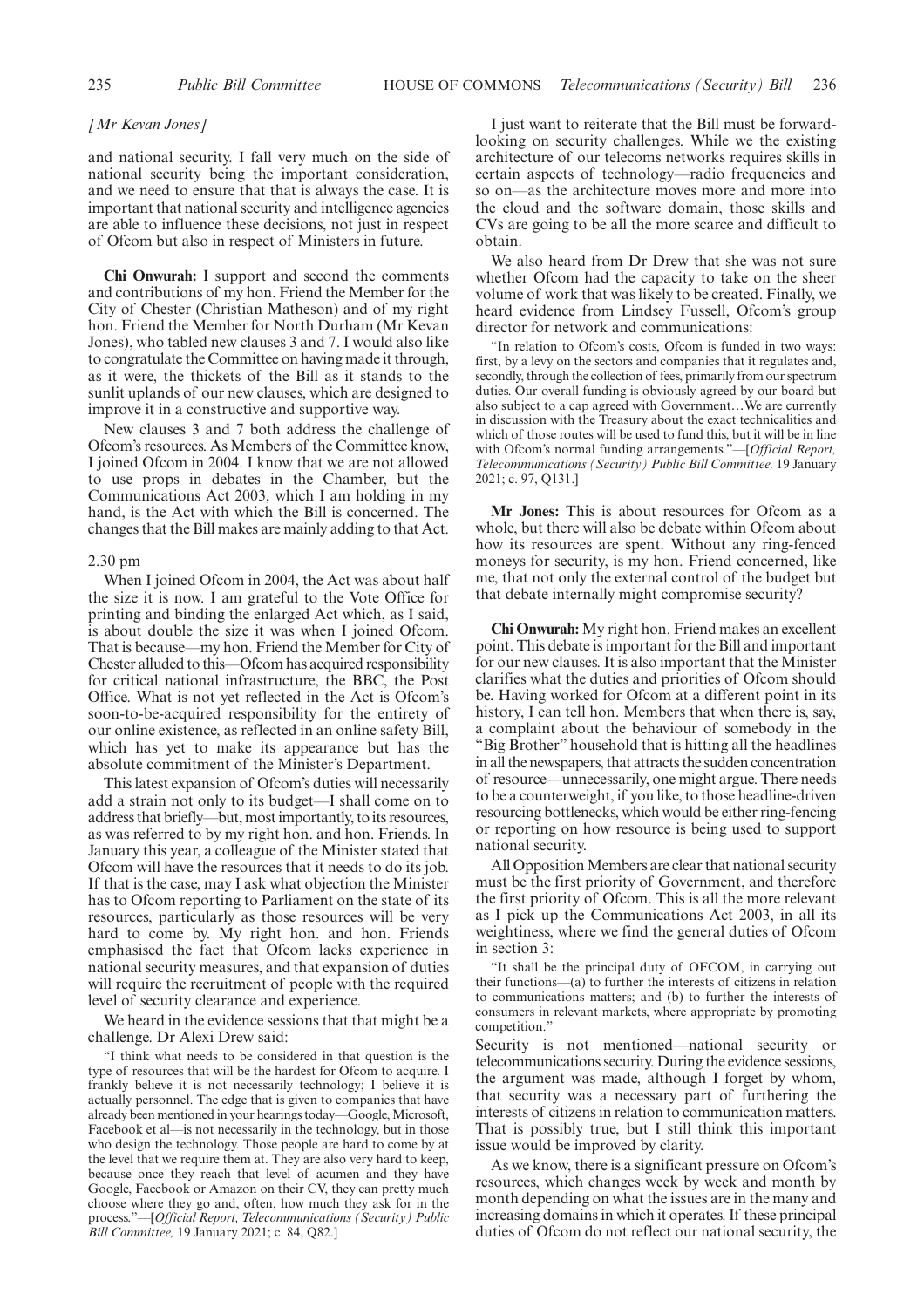concern is that having no direct reporting mechanism to Parliament could mean these resources being used opaquely, with no direct requirement to prioritise national security. I hope the Minister will agree that new clauses 3 and 7 solve a problem the Bill will have in practice. I hope that if he will not agree to the clauses as they stand, he will agree to consider how Ofcom's prioritisation of national security interests can be made clearer.

**Mr Jones:** As I have said before, I am not a great fan of arm's length regulators, because it is a way of Government Departments and Ministers off-loading their responsibilities. Given how my hon. Friend has described the Bill, the way this is going means that Ofcom will be larger than DCMS in the future. Does she share my concern about accountability if things go wrong? It is a good get-out for the Government to be able to hide behind Ofcom, rather than Ministers taking direct responsibility.

**Chi Onwurah:** As always, my right hon. Friend raises a good point. Having worked for a quango, I had clear insight into the line between independence and dependence, and into the importance of the political will of the Government, regardless of supposed independence. Equally, I saw how any regulator or supposedly independent organisation can be used as a shield for Ministers who do not want to take responsibility.

My right hon. Friend also raises a good point about the hollowing out of capacity in Government Departments. A consequence of 10 years of austerity and cuts is that DCMS and other Departments do not have the capability, capacity or resources that they previously might have enjoyed. I will point out to the Minister the example of the Government's misinformation unit. It has no full-time employees and is supposed to exist using resources already in the Department—for something as critical now, with the vaccine roll-out, as disinformation.

My right hon. Friend is right to emphasise that given the relationship between the Government and Ofcom, which is an independent regulator, and given the increase in responsibilities that the Bill represents at a time when other responsibilities are also being added to Ofcom, the Minister cannot have it both ways. He cannot have no visibility when it comes to Ofcom's resources and capacity while giving it yet more responsibility. In fact, this seems to be responsibility without accountability. I hope the Minister will take on board the suggestions in new clauses 3 and 7.

**Matt Warman:** I thank the hon. Lady for her contributions. To address her central point, it would not be possible for Ofcom to meet the duties Government have tasked it with without addressing the foundational issue of security. It is important that we bear in mind that that is not an exhaustive list, but security will always be a foundational point.

The new clauses would require the Secretary of State to lay a report before Parliament within 12 months of Royal Assent. New clause 3 would require Ofcom to publish an annual report on the adequacy of its budget, resourcing and staffing levels in particular.

As the Committee is aware, the Bill gives Ofcom significant new responsibilities. Of com's budget is approved by its independent board and must be within a limit set by the Government. Clearly, given the enhanced security role that Ofcom will undertake, it will need to increase its resources and skills to meet these new demands. As such, the budget limit set by the Government will be adjusted to allow Ofcom to carry out its new functions effectively. This is of a piece with the direction of travel we are going in. In 2012, Ofcom had 735 employees. Last year, it had 937 employees, so as its remit has expanded, so has its headcount. That will continue to be reflected in the level of resourcing that it will be given.

#### 2.45 pm

**Christian Matheson:** Budget allocations can go down as well as up and there might be a future Government who are not quite as generous as past Governments have been. What guarantee can the Minister offer us that without some kind of reporting, such as that we propose, Ofcom's budget will not be frozen or, indeed, reduced?

**Matt Warman:** Ultimately, a mechanism already exists by which Parliament is able to scrutinise Ofcom's resourcing. Ofcom is required under the Office of Communications Act 2002 to publish an annual report on its financial position and other relevant matters. That report, which is published every March—I am sure the hon. Gentleman is waiting with bated breath for the next one—includes detail on Ofcom's strategic priorities as well as its finances, and details about issues such as its hiring policies.

**Mr Jones:** I am intrigued. The Minister says Ofcom already has over 900 people, and it is obviously going to have to grow. How big is DCMS? We basically have a mini-Department here.

**Matt Warman:** The right hon. Gentleman asks me a question that I may be able to answer in a moment, depending on a number of factors. As for the thrust of his question, Ofcom is ultimately a serious regulator that has the resourcing to do a serious job. The right hon. Gentleman would be criticising us if it had fewer people, so he cannot have his cake and eat it by criticising the fact it has enough to do the job—but I think he is going to have a go.

**Mr Jones:** Quite the opposite. This just reinforces my point about quangos. If we reach a situation where quangos are bigger than the sponsoring Department it is perhaps best to keep things in-house rather than having arm's length quangos and the nonsense behind which we hide in this country about so-called independence.

**Matt Warman:** The reality is that the relationship between Government Departments and regulators is very often incredibly close, but independence is an important part of regulation. Although the right hon. Gentleman makes a reasonable point about the optimal size for in-house expertise versus external expertise, it is getting the balance right between Ofcom, the National Cyber Security Centre and DCMS that this Government and the reporting measures we already have are fundamentally committed to providing.

The right hon. Gentleman talked about Ofcom's resourcing. Ofcom will not be making decisions on national security matters, as we have said repeatedly, but it will to be responsible for the regulation around these issues. As the right hon. Gentleman said, the Intelligence and Security Committee has shown great interest in how Ofcom is preparing for its new role.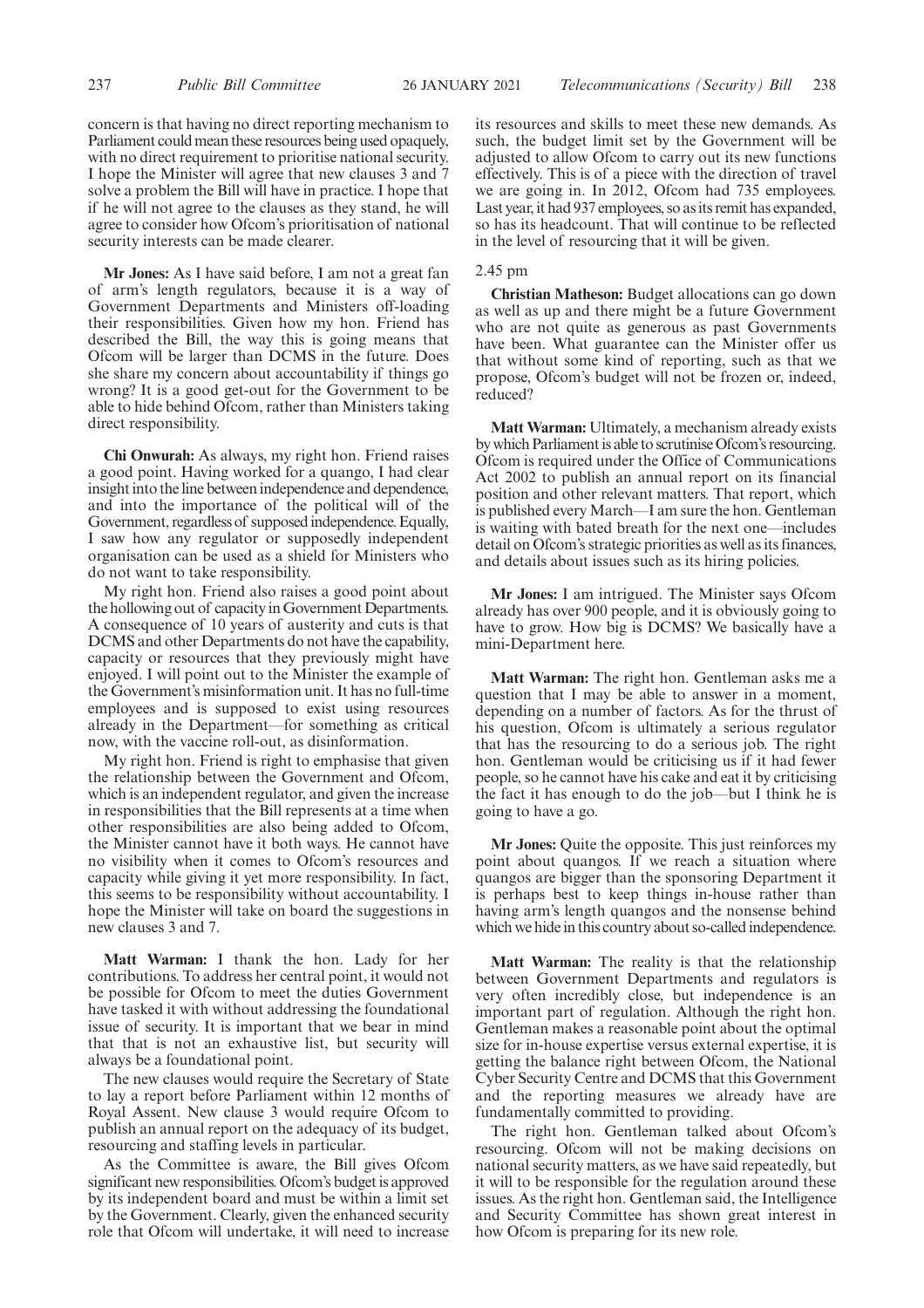#### *[Matt Warman]*

As for the point about disclosure and resources, I would be happy to write to the ISC to provide further details in the appropriate forum about Ofcom resourcing and security arrangements. This could include information that cannot be provided publicly, including information about staffing, IT arrangements and security clearances of the sort that we have discussed. I hope that Opposition Members understand that that is the appropriate forum to provide reassurance and to satisfy the legitimate requirements of public scrutiny on this issue.

**Chi Onwurah** *rose—*

**Christian Matheson** *rose—*

**Matt Warman:** How to choose?

**Christian Matheson:** My hon. Friend is the shadow **Minister**.

**Matt Warman:** I give way to the hon. Lady.

**Chi Onwurah:** I thank the Minister for giving way and for the tone of his response to the different points we made. I will leave the reassurance about writing to the ISC to my right hon. Friend the Member for North Durham. Does the Minister recognise that that does not address the issue of Ofcom's resources and reporting more generally, particularly lower down the pipeline, when it comes to national security? We have emphasised again and again the breadth of powers. The Minister has said that Ofcom will have the discretion, for example, to require an audit of all operators' equipment—an asset register audit. It will take significant resource to understand the audit when it comes back. There are significant resource requirements involved that do not necessarily require security clearance but are nevertheless essential to effective security, and the Minister does not really seem to be offering reassurance on those.

**Matt Warman:** I would say that there is a sensible place to put some of that information, which is the communication to the ISC that I have offered, and there is a sensible place to put other information, which is the annual reporting that already exists. Hopefully the hon. Lady can find some comfort in the fact that both the information that cannot be shared publicly and the information that can will be subject to an appropriate level of parliamentary and public scrutiny.

**Christian Matheson:** I simply want to welcome the Minister's comments, and the fact that he has recognised that the Intelligence and Security Committee is the appropriate place to discuss these matters, which, of course, cuts across other clauses that the Committee has already considered. He might bear that in mind on Report.

**Matt Warman:** I thank the hon. Gentleman for that intervention. I hope that now that I have given those various reassurances, hon. Members are appropriately comforted.

Everyone is waiting for the headcount of DCMS; I am assured that it is 1,304 people, some 300 more than that of Ofcom. I do not know whether that makes the right hon. Member for North Durham happier or more sad.

**Mr Jones:** According to the website that I have looked at, the figure is 1,170, so it has obviously increased slightly. Still, it makes Ofcom with its new responsibilities nearly as big as, if not bigger than, the sponsoring Department.

**Matt Warman:** We can discuss the optimal sizes of quangos and Departments outside this room. However, the right hon. Gentleman is obviously right that Government Departments and regulators need the resources they require to do their job properly. I hope that by describing the various mechanisms I have provided hon. Members with the reassurances they need to withdraw the new clause.

**Christian Matheson:** First, I owe you an apology, Mr McCabe; so keen was I to crack on with the consideration of the Bill that I did not say how great a pleasure it was to serve yet again under your chairmanship. I should have done so at the outset and I apologise.

I am grateful to the Minister for his response. I am looking to the shadow Minister, my hon. Friend the Member for Newcastle upon Tyne Central, for a little guidance. It could well be that we might want to serve a little bit longer under your chairmanship, Mr McCabe, by testing the views of the Committee on new clause 3, if we may.

*Question put,* That the clause be read a Second time.

*The Committee divided:* Ayes 3, Noes 10.

**Division No. 2]**

**AYES**

Jones, rh Mr Kevan Matheson, Christian

**NOES**

Britcliffe, Sara Cates, Miriam Caulfield, Maria Johnston, David Lamont, John

Richardson, Angela Russell, Dean Sunderland, James Warman, Matt Wild, James

Onwurah, Chi

*Question accordingly negatived.*

#### **New Clause 5**

REPORTING TO PARLIAMENT NO.2

- '(1) The Communications Act 2003 is amended as follows.
- (2) After section 105Z29 insert—
	- "105Z30 Reporting to Parliament

(1) The Secretary of State must produce an annual report for the Intelligence and Security Committee of Parliament concerning—

(a) designated vendor directions made under section 105Z1; and

(b) designation notices issued under section 105Z8.

(2) The report must contain an assessment of the national security risks underpinning the directions and notices made under those sections.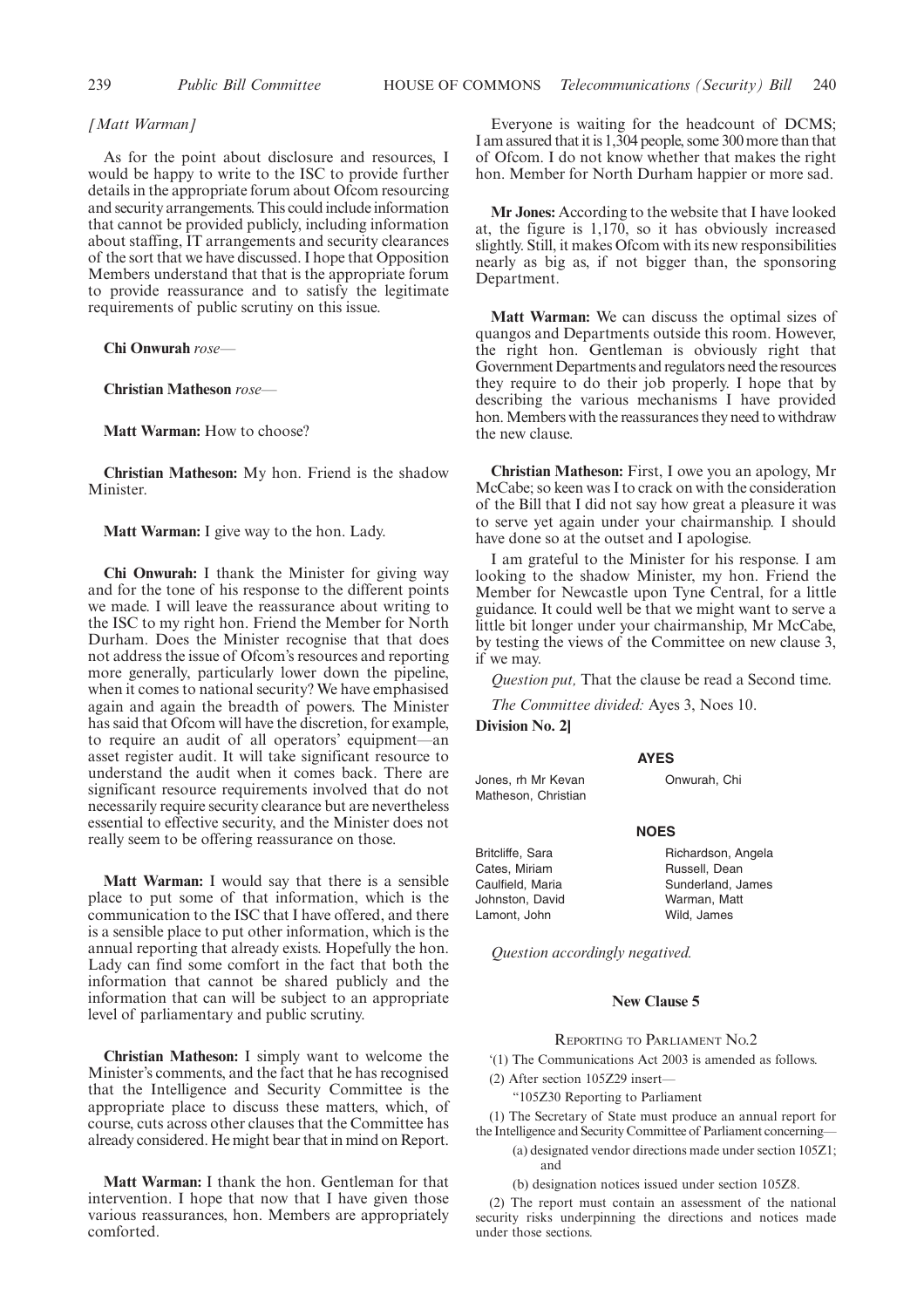(3) Ofcom must produce an annual report for the Intelligence and Security Committee of Parliament-

- (a) assessing the adequacy of existing security measures within UK public electronic communication networks and services; and
- (b) assessing future threats to the security of those networks and services."'*—(Chi Onwurah.)*

*This new clause introduces a requirement for the Secretary of State to report to Parliament on the impact of vendor designation on national security risks. It also requires Ofcom to produce a forward looking report on future threats to network security and undertake an assessment of the adequacy of existing measures*.

*Brought up, and read the First time.*

**Chi Onwurah:** I beg to move, That the clause be read a Second time.

New clause 5 is similar in its intent to amendment 19, which we discussed earlier. As with all our amendments and new clauses, it is designed to improve the Bill through ensuring greater scrutiny, focus, transparency and security for the diversification of our network. It would introduce a requirement for the Secretary of State to report to Parliament on the impact of vendor designation on national security risks. It would also require Ofcom to produce a forward-looking report on future threats to network security and undertake an assessment of the adequacy of existing measures.

At the centre of the new clause is a wish to reflect the importance of national security not as a snapshot in time but as something that needs to be continually monitored, considered and assessed for future impact. The new clause would require the Secretary of State to produce an annual report for the Intelligence and Security Committee of Parliament. That would ensure that the report can be comprehensive with regard to security issues that might not be appropriate to share with the public or the Digital, Culture, Media and Sport Committee. The new clause would require that the annual report should concern designated vendor directions made under new section 105Z1 and designation notices issued under new section 105Z8. The report must contain an assessment of the national security risks underpinning the directions and notices made under those sections. That is for the Secretary of State to report.

In addition, Ofcom would be required to produce an annual report for the Intelligence and Security Committee to assess the adequacy of existing security measures within the UK public electronic communication network and services. Critically, it should assess future threats to the security of the networks.

As we have discussed, the Bill gives major sweeping powers to the Secretary of State and Ofcom. We want to ensure that they are proportionate and accountable. Like amendments 5, 9, 10, 20 and 22 to 25, the new clause seeks to address issues of oversight, scrutiny and transparency. We have taken some heart from the Minister's recognition in the previous debate of the unique role of the Intelligence and Security Committee in assessing security implications, in that case resourcing for Ofcom. The new clause would ensure a focused accountability to Parliament, via the Intelligence and Security Committee, of the notices, designated vendor directions and designation notices made under the provisions of the Bill, and the existing security measures and future threats.

As aspects of this have already been debated, I want to focus on assessing future threats to the security of the network and services. The Minister might say that that is part of the responsibility of the National Cyber Security Centre. What we see is a massive transformation of how the UK addresses security in telecommunication networks, for very good reasons, and a significant amount of the responsibility falls on Ofcom.

#### 3 pm

The Minister has written to us about how Ofcom and the NCSC will be expected to work effectively together, and we welcome that, but it is also important that Ofcom demonstrates that it has the resources and skills to assess forward-looking threats to the security of our networks. If the measures in the Bill are to be effective for the next five or 10 years, there must be adequate accountability and assessment of future threats, so that we do not find ourselves once more in the position that we are in now because there has been a wholesale change to the networks and Parliament has not been able to assess the implications.

To support the concerns that we have raised, it is worth remembering that Andrea Donà, UK head of networks at Vodafone, said:

"Reviewing the legislation at regular intervals to assess its efficacy in the face of new technological challenges, and also in the light of new strategic aims by Government and that constant review involving the industry, will be very welcome".*––*[*Official Report, Telecommunications (Security) Public Bill Committee,* 14 January 2021; c. 8, Q3.]

Dr Alexi Drew of the Centre for Science and Security Studies, talked about making it as hard as possible for attackers to get access, saying:

"We should be making sure that there is as much oversight and understanding as is possible of where our supply chains go, the standards that they should meet, and whether those standards are being met…this Bill goes some way towards that. I would argue that it needs to be continually updated, checked and maintained. This is not a one-off: times change, and the internet changes faster. Those would pretty much be my recommendations."*––*[*Official Report, Telecommunications (Security) Public Bill Committee,* 19 January 2021; c. 82, Q100.]

Dr Louise Bennett argued that it was incumbent on the Government to have funding in place if vendor designations affected particular suppliers, because it could have the opposite effect to the one intended as small suppliers might not have

"the resources of skills, time or money"*––*[*Official Report, Telecommunications (Security) Public Bill Committee,* 14 January 2021; c. 52, Q67.]

to respond. Reporting to the Intelligence and Security Committee on the impact of vendor designation notices as well as on forward-looking threats would be provide an opportunity to take account of the impact on particular sectors and on small suppliers, for example. Furthermore, we have talked previously about issues of confidentiality in the sector and concerns about changes and evolution in network architecture or the performance and predominance of one particular supplier, and the increasing influence that a supplier might have, which might not be appropriate to be reported in a public domain but would very much gain from being reported in a secure measure.

I know that the Minister is reluctant to add to the duties of Ofcom. He will probably say that Ofcom could do this if it wanted to. I reiterate that Ofcom has a lot of things that it could or should do, and would do, but it does not have as a principal duty ensuring the forward-looking security of our networks. The new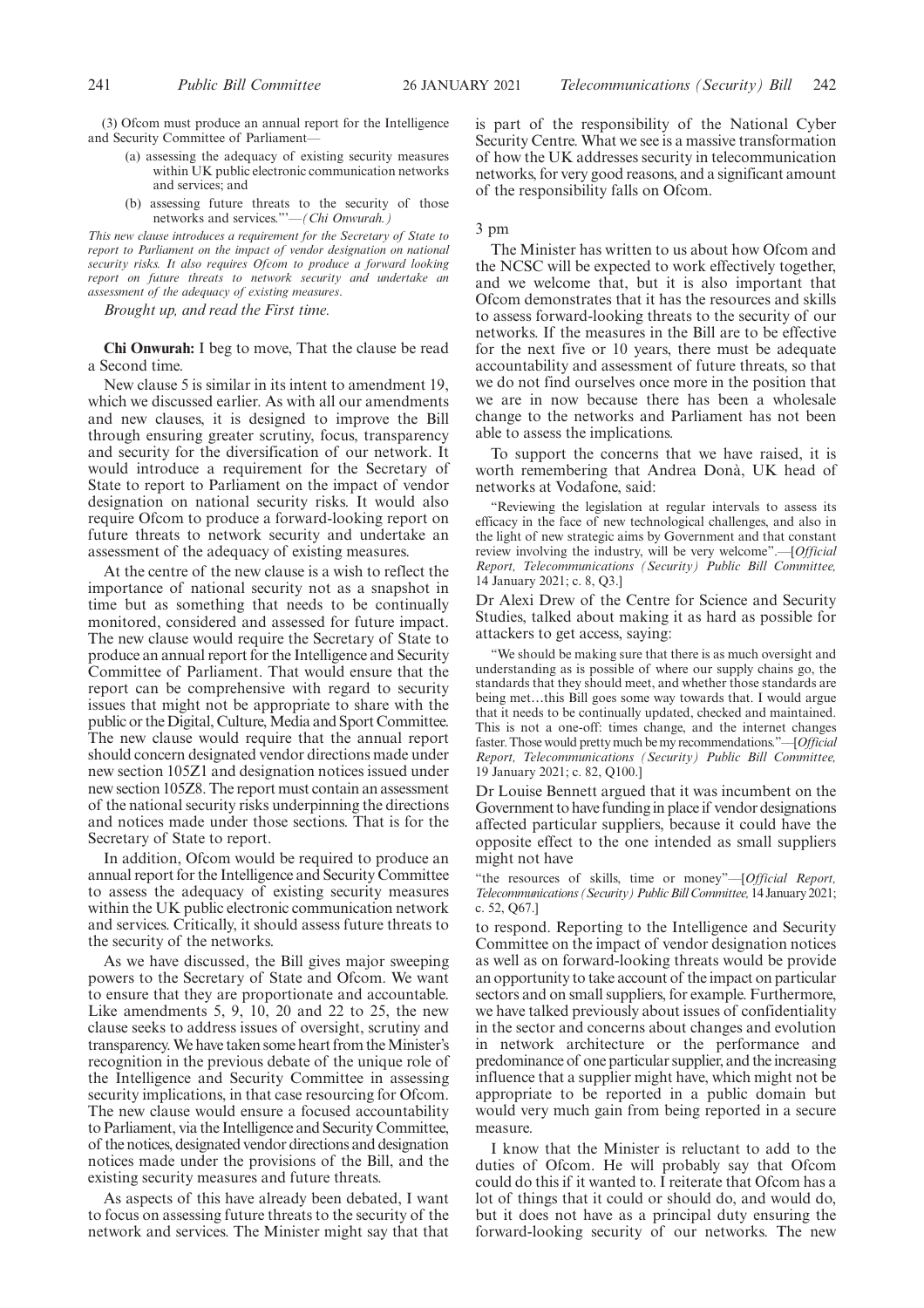clause will ensure that that is regularly considered by Ofcom and that Parliament can exercise adequate and effective scrutiny. It would also contribute greatly to the ability of Ofcom and the National Cyber Security Centre to work together effectively, as they would to produce such a report. I hope the Minister will support the provisions of the new clause.

**Matt Warman:**As the hon. Lady said, we have addressed various issues relating to the new clause in previous debates. It is important to stress that Ofcom has the resources that it needs. She talked about its ability to face the future, but in our evidence sessions, we talked to Simon Saunders, the director of emerging technology. I know she does not wish to suggest that Ofcom does not do this already, but demonstrably it is already proactively engaged in horizon scanning.

**Chi Onwurah:** Speaking as someone who was head of technology at Ofcom, I am aware that it engages in horizon scanning. I am sure the Minister will come on to this, but while there might be horizon scanning to understand how markets evolve and what level of competition may be seen in new markets in the future, the new clause deals specifically with horizon scanning for security and security threats. I am sure the Minister will focus on that.

**Matt Warman:** It is important to say that we have amended section 3 of the Communications Act 2003, to which the hon. Lady alluded, so that Ofcom must have regard to the desirability of ensuring the security and availability of networks and services, so that should be incorporated into the horizon scanning work.

**Chi Onwurah:** This is an important point. I do not think the 2003 Act has been amended, since I had it reprinted a week ago. We were talking about the principal duties. Under section 3, Ofcom has about two and a half pages of duties that it needs to carry out, but only two principal duties. Those principal duties do not mention security.

**Matt Warman:** The hon. Lady is right, but as of 31 December 2020, section 3(4) states:

"OFCOM must also have regard, in performing those duties, to such of the following as appear to them to be relevant in the circumstances…the desirability of ensuring the security and availability of public electronic communications networks and public electronic communication services".

It is absolutely there, but I fear we are getting into a somewhat semantic argument.

**Chi Onwurah:** The Minister is generous in supporting this back and forth in debate. I will close by pointing out that the duty to which he refers is one of 13 duties, so it can hardly be considered a priority. To put it more fairly, to ensure that it is a principal priority, it would need to be elevated.

**Matt Warman:** I think an organisation of 937 people can cope with 13 priorities. On one level, however the hon. Lady makes a reasonable point, and it is not one that we disagree with. Security has to be absolutely central to the work that Ofcom will do.

I will not restate the points I have made about how seriously we take the Intelligence and Security Committee and how seriously we will continue to take it. We will continue to write to the Committee on topics of interest as they arise and we are happy to continue to co-operate in the way that I have done; however, as I said in the debate on amendment 9, the primary focus of the ISC is to oversee the work of the security and intelligence agencies, and its remit is defined in the Justice and Security Act 2013. Amending the Bill to require regular reporting to the ISC, as proposed by the new clause, would risk the statutory basis of the ISC being set out across a range of different pieces of legislation.

#### **Mr Jones:** Will the Minister give way?

**Matt Warman:** Earlier, the right hon. Gentleman was suggesting that it was the memorandum of understanding that he would like to see amended. Now he seems to be suggesting that we should insert the new clause, which will not change the memorandum of understanding.

**Mr Jones:** No, I said in an earlier contribution that if it were done by the memorandum of understanding, I would be quite happy. I know the Minister is limited in the number of civil servants he has beneath him compared with Ofcom, but will he go away and read the Justice and Security Act 2013? It talks about Departments, but it also talks about intelligence more broadly, which is covered by the memorandum of understanding. I do not know why he is pushing back on this issue; it may be because of the Cabinet Office, which has more civil servants than he has. I suggest that we will win this one eventually.

**Matt Warman:** That may well be the case, but the right hon. Gentleman is not going to win it here—that is the important point to make. It is right not to try to address this issue in the new clause, but the Government will continue to take very seriously the work of the ISC, as he would expect.

Additionally, the new clause is designed to require Ofcom to provide annual reports to the ISC, which would, as the right hon. Gentleman knows, be particularly unusual in the context of the work of the Committee, as Ofcom will not be making judgments about the interests of national security under the Bill, or as part of its wider function. Ofcom's role as regulator seems not to be something that comes under the purview of the ISC, even if I understand the broader point. As I said earlier, however, the NCSC is very much under the purview of the ISC, and there are plenty of opportunities for the Committee to interrogate the work of that excellent agency. I am sure the Committee will continue to take up such opportunities with vigour, but as I have said before, it would not be right to seek to reframe the remit of the ISC through the new clause. I ask the Opposition to withdraw it.

**Chi Onwurah:** I thank the Minister for his comments and for engaging so readily in debate. I have to say that we feel very strongly about the new clause, both for parliamentary scrutiny and for ensuring that Ofcom is looking forward and assessing future threats. With bated breath, I wish to test the will of the Committee on the new clause.

*Question put,* That the clause be read a Second time.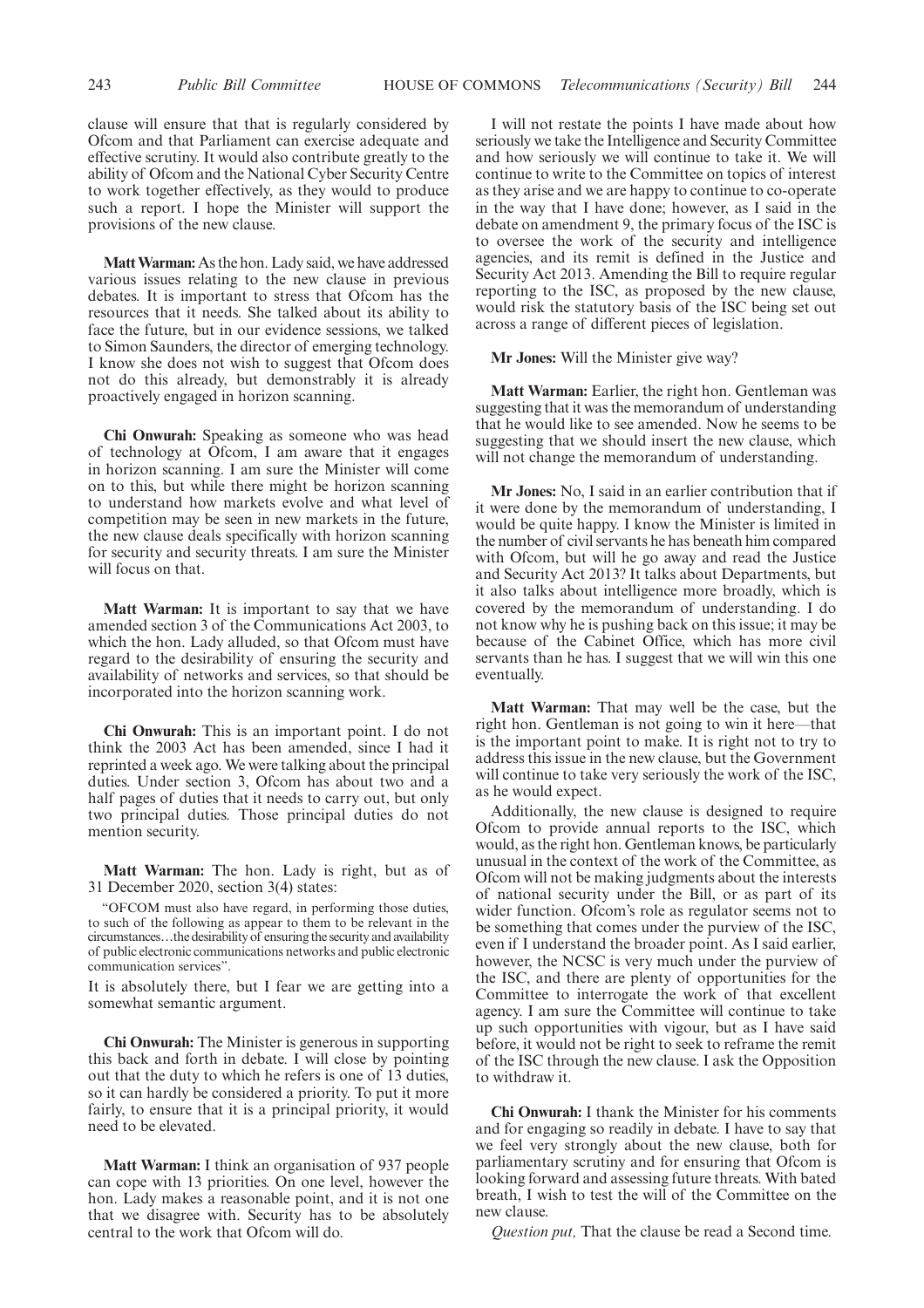*The Committee divided:* Ayes 3, Noes 10. **Division No. 3]**

#### **AYES**

Jones, rh Mr Kevan Matheson, Christian Onwurah, Chi

#### **NOES**

| Britcliffe, Sara | Richardson, Angela |
|------------------|--------------------|
| Cates, Miriam    | Russell, Dean      |
| Caulfield, Maria | Sunderland, James  |
| Johnston, David  | Warman, Matt       |
| Lamont, John     | Wild, James        |

*Question accordingly negatived.*

#### **New Clause 6**

NETWORK DIVERSIFICATION (No. 2)

'(1) The Communications Act 2003 is amended as follows.

(2) After section 105Z29 insert—

"105Z30 Network diversification

(1) The Secretary of State must lay before Parliament an annual report on the impact of progress of the diversification of the telecommunications supply chain on the security of public electronic communications networks and services.

(2) The report required by subsection (1) must include an assessment of the effect on the security of those networks and services of—

- (a) progress in network diversification set against the most recent telecommunications diversification strategy presented to Parliament by the Secretary of State;
- (b) likely changes in ownership or trading position of existing market players;
- (c) new areas of market consolidation and diversification risk including the cloud computing sector;
- (d) measures taken to implement the most recent telecommunications diversification strategy presented to Parliament by the Secretary of State;
- (e) the public funding which is available for telecommunications diversification.

(3) A Minister of the Crown must, not later than two months after a report has been laid before Parliament under this section, make a motion in the House of Commons in relation to the report.' —*(Chi Onwurah.)*

*This new clause requires the Secretary of State to report on the impact of the Government's diversification strategy as it relates to the security of telecommunications networks and services, and to allow for a debate in the House of Commons on the report.*

*Brought up, and read the First time.*

#### 3.15 pm

**Chi Onwurah:** I beg to move, that the clause be read a Second time.

It is with some sadness that I come to the last new clause we have to present—*[Interruption.]*. I see that causes some hilarity in the Committee; I am sure that is just nervous laughter and everyone shares my dismay that the focus on telecommunications that the Committee has ably exhibited for the last few sittings will soon come to an end. Our consideration in some detail of the importance and implications of our telecoms network's security must conclude, but I am pleased that we end on this new clause, which sums up one of the key themes we have focused on throughout our discussions: the importance of the diversification strategy.

Many amendments tabled by the Opposition reflect our concern that the Bill claims to seek the security of our telecommunications networks and yet does not mention once the diversification strategy. We are moving the new clause to put that right. We support the Bill and the Government's aims in the Bill. We believe it is right to remove high-risk vendors from the UK's networks and to take the measures in the Bill that will ensure that the Government will be able to designate vendors and require telecoms operators to comply with security requirements. However, those steps must go hand in hand with credible measures to diversify the supply chain, and that must be subject to parliamentary scrutiny.

As I said, the Bill as drafted fails to mention the Government's diversification strategy and chooses to ignore the impact that the new powers afforded to the Secretary of State and Ofcom will have on supply chain diversity. The Minister recognises that they will reduce diversity, yet there is no reference to the steps that will be taken to diversify the supply chain. The new clause would require the Secretary of State to report on the Government's diversification strategy's impact as it relates to the security of telecommunications networks and services.

The Opposition have argued throughout our deliberations that the sweeping powers afforded to the Secretary of State and Ofcom by the Bill must be put under proportionate scrutiny, and the new clause would do that. It would bring about a debate in the House on the findings of the Secretary of State's diversification strategy report and require a ministerial response no more than two months after the report's publication. The new clause would therefore provide accountability for the diversification strategy's progress and lead to real action, not just talk.

It has been said that

"it is essential that we create a more diverse and competitive supply base for telecoms networks"

because reliance on two providers creates "an intolerable resilience risk". Those are not my words, but the words of the Secretary of State. Members from across the House agree that we cannot have a robust and secure network with only two service providers. That is something we were repeatedly told in the evidence sessions. The chief technology officer of BT Group, the director of emerging technology at Ofcom and the former head of cyber-security at GCHQ think so, and even the Secretary of State thinks so, yet the lack of link between the diversification strategy implementation and the security of our networks is ongoing cause for concern. Now we have the chance to take action, and I am glad to offer the Minister the opportunity to put this right.

This is not new information. The dependence of our telecoms networks on diversifying the supply chain was set out in the 2019 telecoms supply chain report. A leak from that report caused a Cabinet resignation, so important was it considered to be. Unfortunately, in the intervening year and a half, the Government have failed to act, refusing to take the necessary steps to ensure the diversification of our national supply chain, leaving us at real risk of being short-changed on national security. I emphasise, once again, that we place national security at the heart of everything that we do in this Committee.

The UK defence industry seeks to encourage, support and create markets for UK small and medium-sized enterprises, supporting the very best in innovation and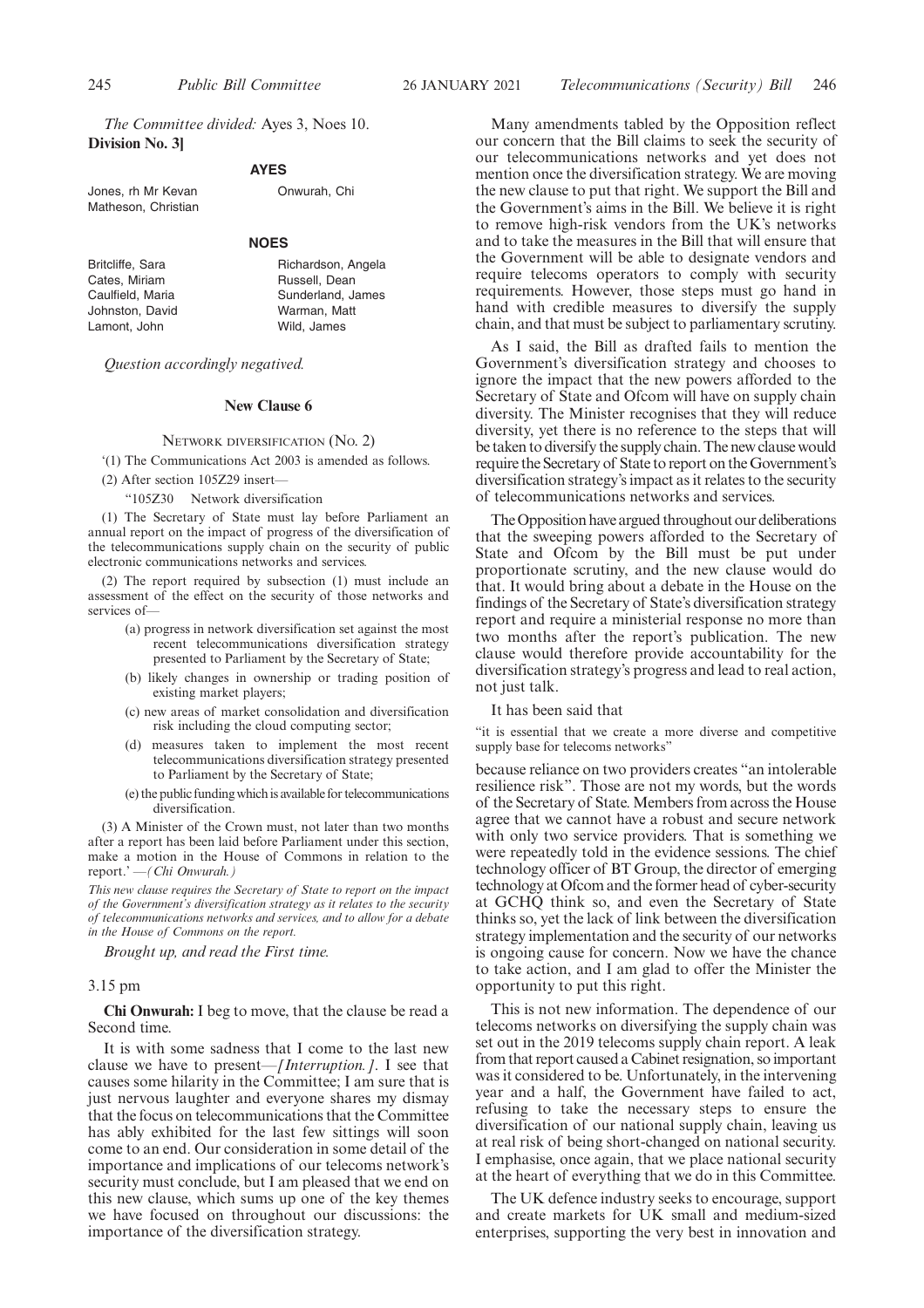#### *[Chi Onwurah]*

helping innovative small and medium-sized enterprises to grow. We would like to see the UK's telecommunications industry do likewise, to ensure a sovereign security capability. We want the Bill and the diversification strategy to create significant opportunities for UK businesses, linking them to global supply chains.

I welcome the Government's diversification strategy. After all, I have been calling for a strategy to grow and diversify our telcoms sector for a long time—even before I came to this House. Although the Government have been talking about such a strategy for some time—there was an awful lot of talk about a diversification strategy and bigging it up before it was published—as is often the case with this Government, the strategy that was published was a bit of a disappointment. It lacked the clear commitment and funding that one would expect to find in any effective strategy.

The £250 million committed by the Government over five years came with little detail on how it would be spent. I have now had assurance that the funding is focused on integration and testing facilities, which are necessary, but there is no emphasis on supporting research and development, and particularly supporting our start-ups in the telecommunications sector. In the evidence sessions, Mike Fake of Lumenisity highlighted that the first year of the £250 million diversification funding was equivalent to only 10% of BT's annual research and development budget. This is not the bold action of a Government committed to network diversification and our telecommunications security.

The diversification strategy declares itself

"a clear and ambitious plan to grow our telecoms supply chain while ensuring it is resilient to future trends and threats.

That is a bold ambition. It says it will do that by focusing on three main areas:

"Supporting incumbent suppliers to ensure their resilience and ability to supply the market in the near term, while supporting their transition into the emerging market structure; attracting new suppliers into the UK market to build resilience and competition, prioritising deployments that are in line with our longer term vision; accelerating open-interface solutions and deployment so that we are not reliant on any single vendor and begin to realise our long term vision for a more open and innovative market."

These are all highly laudable. They are not easy. I recognise the challenge that the Government face. As we discussed in the evidence sessions, this comes after decades of neglect of sovereign capability, not only in the UK but by other countries, which is why we find ourselves with only two vendors, both from Scandinavian countries, and no UK, US or other European capability.

We have heard just how difficult this challenge will be. Will the Minister tell me how we can possibly achieve that bold ambition if we fail to monitor the impact of the strategy? We need an annual report on the progress made by the diversification strategy, so that we can apply appropriate parliamentary scrutiny. After all, the strategy commits the Government to regular reports on progress, which is what the new clause asks for, while adding a focus on the diversification strategy's impact on our national security. That is what it is all about. The Secretary of State tells us that the Government are implementing one of the toughest telecommunications security regimes in the world, but why is there to be no scrutiny applied to this key part of the regime?

When I asked the Minister in parliamentary questions why the diversification taskforce was not diverse in terms of geography—it includes no one from north of Watford—or discipline, having on it no equipment supply chain expertise, I was told that geography did not matter, and that the taskforce was focusing on cyber-security skills. To be fair, the Minister did say that Ian Livingston, the chair, was Scottish, but I think he will acknowledge that he has not lived in Scotland for some time. Geography does matter. We need to build up concentrations of skills and expertise—clusters. Cyber-security is very important, but focusing on it suggests that we are not serious about developing sovereign capability in other very important areas.

We are agreed that diversification is essential, and I hope that we are agreed that that should include UK capability. We also agree that it is challenging. How do we do it? In an evidence session, Professor Webb said:

"If I wanted to diversify, I would instruct the telecoms operators to diversify. I would not try and pull the levers one step removed. I would say to the telecoms operators, either with a carrot or a stick, 'You must diversify. If you have x number of vendors in your network, I will give you £x million as a carrot.' The stick might be some kind of licence condition that said, 'In order to meet your licence, you have to have at least x number of vendors in your network.'"*––*[*Official Report, Telecommunications (Security) Public Bill Committee,* 19 January 2021; c. 73, Q87.]

We also heard from Chris Jackson, who said:

"Incentives definitely play a part in this; to comment on Japan for a moment, I know the Japanese Government have incentivised companies to embrace open RAN, and that might well explain why companies such as Rakuten and NTT DOCOMO have been very successful in launching the technology. That proves it can be done and shows that where there is a willingness, there is a way, but if we can drive all those different parties coming together, that is how we will get traction."*––*[*Official Report, Telecommunications (Security) Public Bill Committee,* 14 January 2021; c. 38, Q43.] The Government have chosen not to do that. They have chosen to focus on big sticks for security, as set out in the Bill, such as designations, enforcements and fines of up to 10% of turnover, but they have left diversification very much to the market, providing it with a sweetener of £250 million over five years. Surely we have a right indeed a duty—to monitor how and whether that is successful.

We heard in the evidence sessions that we have significant national promise in terms of capability. Dr Andy Sellars, the strategic development director for the Compound Semiconductor Applications Catapult, said:

"In the UK we have something like 5,000 companies that design and manufacture electronic systems. Something like 600 of them are involved in telecoms. I am not suggesting that all of those 600 become equal players. That would be a crazy scenario. But there are certainly some parts of the telecom network where the UK is pre-eminent. There are some backhaul and fibre technologies that we are very good at. As we deploy 5G into rural communities, that is likely to require low Earth orbit satellites; we are very good at satellite communications."*––*[*Official Report, Telecommunications (Security) Public Bill Committee,* Tuesday 19 January 2021; c. 109, Q142.]

#### 3.30 pm

I will give the Minister a specific example of both the opportunity and the challenge, which I hope he will respond to equally specifically. I am very pleased to say that the example comes from my constituency of Newcastle upon Tyne Central: INEX, which is leading the UK's drive for a sovereign radio frequency and communications gallium nitride semiconductor—an important semiconductor capability for telecommunications.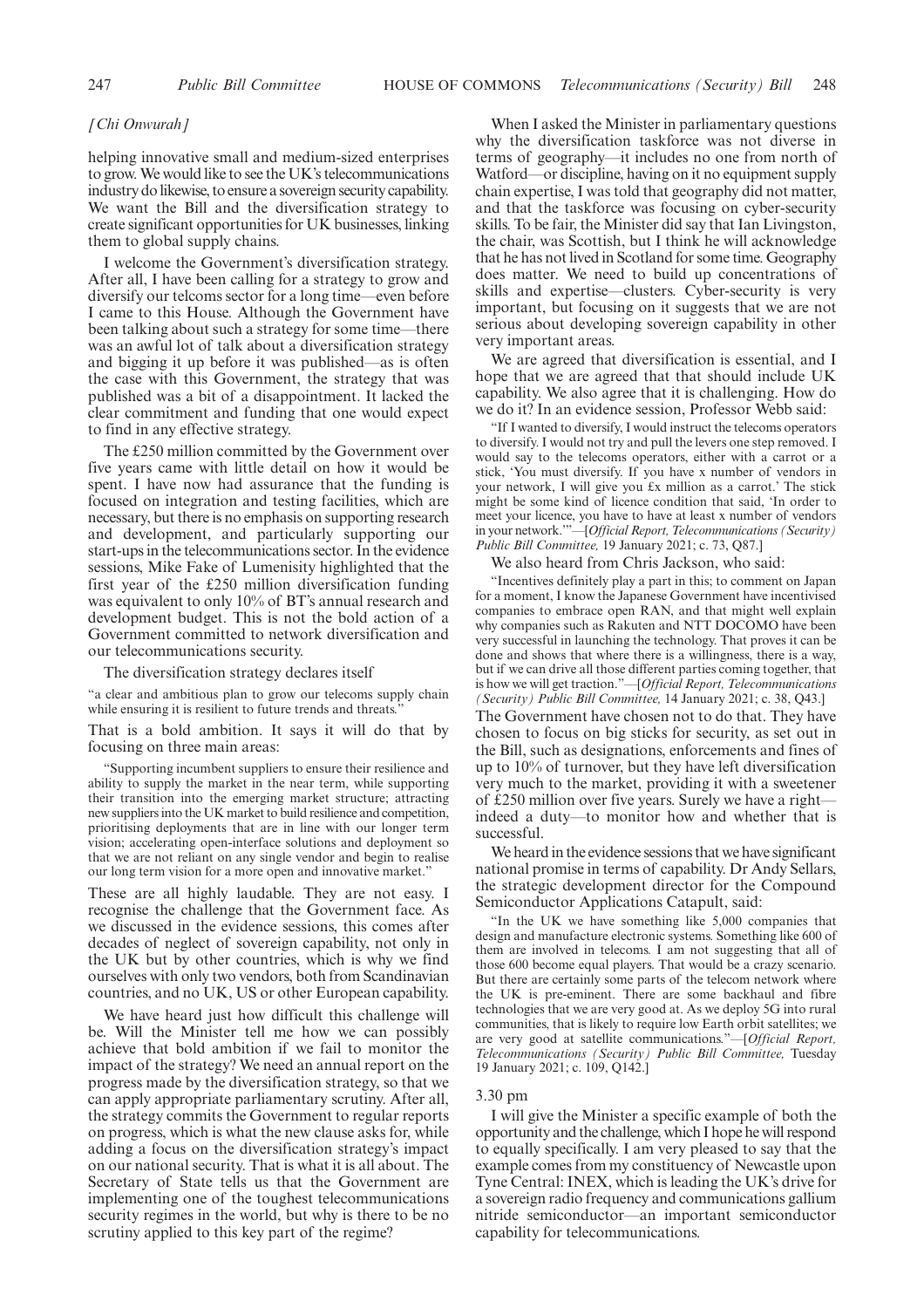INEX is currently working with many of the organisations in the north-east communications cluster, including aXenic, Evince, VIPER RF, II-VI, Newcastle University and Durham University. Further afield, it works with companies and organisations in south Wales, Glasgow, Cambridge and Edinburgh, deploying compound semiconductors for RF and microwave applications, and working on the microfabrication of devices for quantum, medical and centres markets. Most recently, that has been expanded to include graphene-based devices.

Despite covid-19, in 2020 INEX grew by 50%, having recruited six highly qualified and experienced people. To address and grow the telecommunications market, those businesses in the north-east will have to extend their reach to partners in tier 1 telecommunications companies and their labs, and demonstrate that they have the skills and resources to scale the delivery of telecommunications hardware. The biggest challenge will be accessing the capital investment to buy the process and manufacturing equipment to deliver at-scale commercial products. That is a fundamental barrier to entry for many small and medium-sized enterprises in the sector. I ask the Minister what specifically he is doing to redress that. He will say that the diversification strategy suggests that there will be funding for testing and integration, but we are specifically looking at the challenge regarding capital investment.

If that group of companies is to be an intrinsic part of telecommunications deployment, we must ensure that it can reach into and benefit from the competitive pull of tier 1 labs and access the global telecommunications industry. I strongly believe that although direct procurement of critical subsystems, cyber-certification and sponsoring the UK's attendance on standards bodies is beneficial —I will talk a bit about that—for truly secure telecommunications, the UK's sovereign businesses, both hardware and software, need to be embedded in the global supply chain from which telecoms infrastructure is built.

The Bill needs to ensure that the UK is an embedded development partner, rather than simply a taker of technology. I am afraid that right now the Bill simply tries to ensure that we are a taker of technology. During the evidence sessions, we heard repeatedly of the importance of standards from numerous sources. Emily Taylor, the chief executive officer of Oxford Information Labs, heralded the exciting opportunities presented by interoperable standards, and the impact that they could have on prevention of vendor blocking. The diversification strategy recognises that too, stating that standards

"play a critical role in determining the barriers to entry for new suppliers and establishing principles such as open interfaces and interoperability",

but the Bill gives no requirement for reporting on the progress of standards, and no indication of how our involvement in standards, which is necessary for diversification, will be achieved.

Emily Taylor also said:

"The ITU is headed by a Chinese national, and of 11 working groups within the ITU's Telecommunication Standardisation Sector …China has a chair or vice-chair in 10, and a total of 25 positions at chair or vice-chair".*––*[*Official Report, Telecommunications (Strategy) Public Bill Committee,* Tuesday 19 January 2021; c. 71, Q82.]

Clearly there is a huge challenge in increasing UK participation in the standards necessary for telecommunications security, but how are we to see the progress that I am sure the Minister envisages if we do not have a report on the progress of the diversification strategy and its implications for security?

On standards, Professor William Webb told us:

"The UK Government themselves could not really have an influence, and nor could a university or any other organisation like that, not unless they spent inordinate amounts of money and hired a lot of people to write a lot of papers. There needs to be a concerted global or western European effort, or some kind of larger scale activity that can help the larger companies with the resources and expertise and the standards bodies to step up their efforts"*––*[*Official Report, Telecommunications (Security) Public Bill Committee,* 19 January 2021; c. 72, Q83.]

yet we see no reflection of that in the Bill.

The impact that standards can have on vendor supply chain diversity is reflected in the diversification taskforce and the diversification strategy, which put a lot of emphasis on open RAN. We had much discussion in the evidence sessions about the maturity or otherwise of open RAN. The Government seem to have placed open RAN technology at the centre of their strategy to diversify 5G hardware, and aim to see live 5G open RAN in the UK this year. We support utilising open RAN, but evidence suggests that the technology may not be mature for another five to eight years, and Doug Brake stated that open RAN may not even be ready to be incorporated into 5G.

I acknowledge that through open RAN, the Government are thinking about how we will build the next generation of UK networks, but the UK currently has only two vendors. Our telecoms security is desperately in need of diversification and the development of a sovereign capability as soon as possible. We need an appropriate way of measuring that success.

We have also discussed the implications of changes in the architecture of telecommunications networks, and of moving control and services to the cloud. We have discussed the importance of forward-looking assessment, but I feel that a report to Parliament would ensure that those matters were kept very much at the forefront of the minds of Ofcom and the Department. It is worth mentioning that, on diversification and strategy, Dr Bennett suggested that a commissioner could help by

"keeping an eye on what is going on here, and in order to be able to help policy makers and the Secretary of State to make the right changes."*––*[*Official Report, Telecommunications (Security) Public Bill Committee,* 14 January 2021; c. 49, Q61.]

I will make a couple more points before I bring my remarks to a close. First, we heard concerns from a number of operators that they might be left in a contractual limbo, with designated vendor notices rendering them unable to buy from a supplier but contractually obligated to. If the Government will not address that now, they should at least allow us visibility, through a report, of the impact. Secondly, as discussed, neither the Bill nor the diversification strategy include incentives to diversify, but the Government could put in place incentives to innovate, which might have the same effect—requiring improving rates of spectral efficiency, and network SIP funds, such as the rural one, for example. Is the Minister considering that?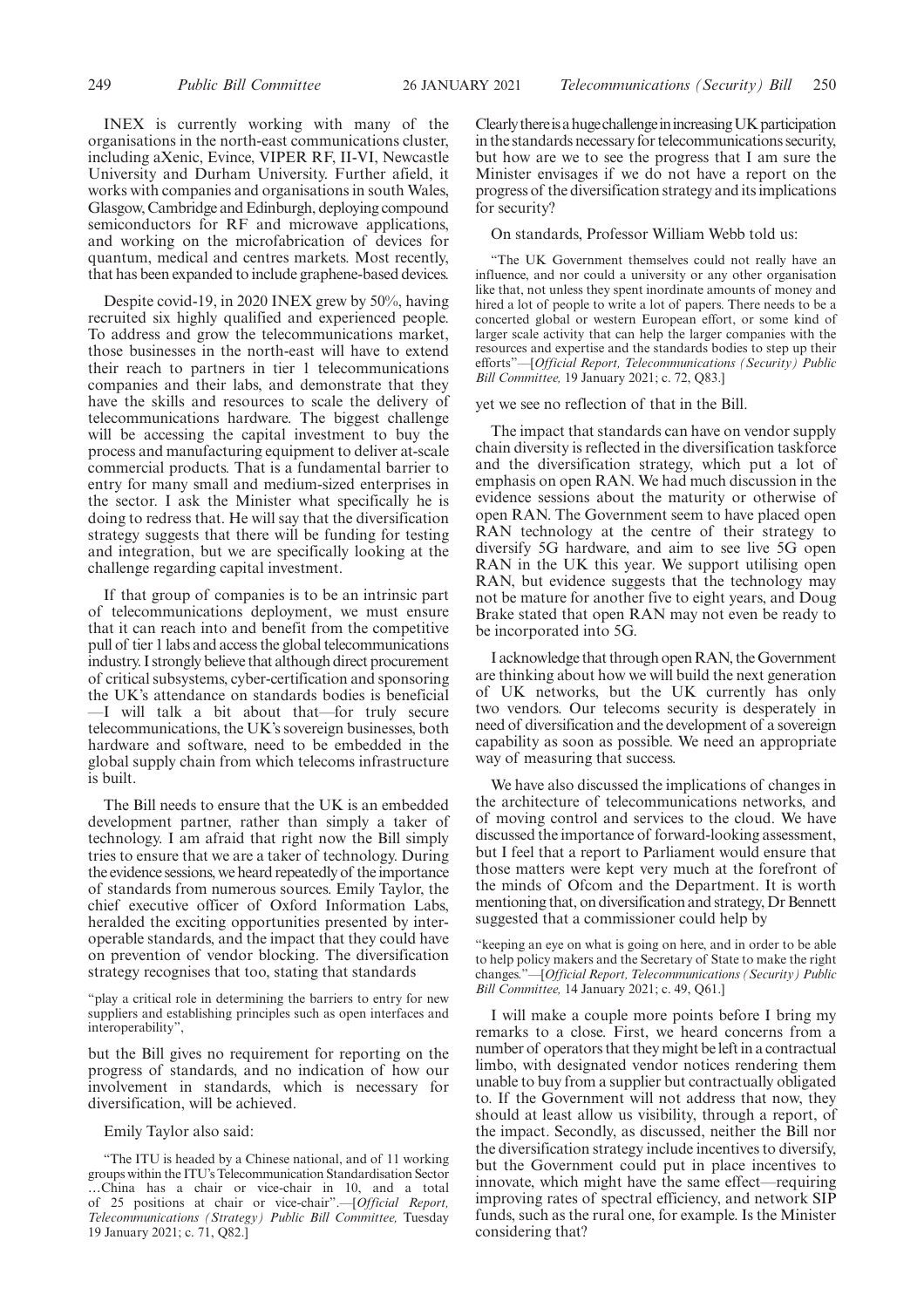Finally, I think we can all agree that this should involve working with our allies. We heard in evidence that the new Administration in the United States, for example—we all congratulate the new President, Joe Biden —would be inclined to do that. Doug Brake said:

"What we have seen over the last several years in the United States is a variety of different agencies doing what they can to mitigate the risks. It is less a co-ordinated whole of Government approach in the US and more a disjointed and fragmented policy response across different agencies, so I am hopeful that under a Biden Administration we will see a much more co-ordinated effort and one that is more co-operative with allies."*––*[*Official Report, Telecommunications (Security) Public Bill Committee,* 19 January 2021; c. 123, Q163.]

We also heard from Emily Taylor about the idea of a D10, which the Defence Committee has talked about—a Five Eyes-type of collaboration among our allies. That idea has been kicking around for some time, yet we are yet to see it progress to anything concrete. Bringing together allies to work internationally and collaboratively on reinvigorating our telecoms sector is a laudable aim, but why is the Minister so afraid of monitoring its success?

A decade of neglect of our telecoms infrastructure has left us vulnerable and created the need for this Bill. We support the Bill, but it is clear that to protect our national security now and in future we must have an effective network supply chain diversification strategy, plan and implementation. New clause 6 would ensure that this vital aspect of our telecoms security is regularly reviewed and scrutinised, so that the UK is never again forced to choose between technological progress and national security.

**Matt Warman:**The hon. Lady raised an important issue. Fundamentally, however, the issue of diversification is twofold. The Government want to see greater diversification within our telecoms supply chain. The £250 million allocated for the first three years of that programme to support the diversification strategy is a hugely important part of it.

As we are already seeing in the increased use of open RAN, whether with Vodafone in Wales or the NeutrORAN project with the NEC, there is already significant progress. I think that demonstrates that the industry does regard this—whether the hon. Lady wants to call it as an incentive or a carrot—as something that is making things happen to a greater extent. The Government cannot legislate for the diversification of the market; that is something that we can incentivise and work with the market to do.

We can monitor the diversity of networks, as Ofcom has the powers to do. We can set requirements on what the minimum standards might look like. For instance, NCSC guidance already says that two vendors should be the minimum, rather than one, for a telecoms network. That gives you an indication of what we will be monitoring and looking at, potentially, in codes of practice in the future. The hon. Lady is right to focus on this important issue, but it is wrong to pretend, important though Secretaries of State are, that any Secretary of State could legislate in the way she describes for the greater diversification that we all seek.

The focus of the Bill is on setting clear and robust security standards for our networks that telecoms providers must adhere to, and they must be met regardless of the diversity within any of those networks. To be fair, the diversity within a provider's supply chain, in and of itself, does not offer the guarantee of network security. A provider using a diverse supply chain needs to be held to the standards set out in this Bill, so that the provider is able to offer the security standards that we need, regardless of the number of suppliers that they have available.

It is important to reassure hon. Members that Ofcom will have the ability to collect information relating to the diversity of suppliers' networks under section 135 of the Communications Act 2003, as we have discussed. I do not think it is necessary to specify the need to collect information relating to diversification, as that is just one set of information that Ofcom may collect; it is just as important as several others in monitoring and reporting the security and resilience of networks. It is also important to clarify that, although greater diversity is critical in ensuring that we reduce our national dependence on a small number of suppliers, it is part of a broader approach to building security and resilience across the global supply chain that sits outside the Bill, important though it is. Diversification is an issue broader than the make-up of supply chains for UK providers alone, as the hon. Lady knows.

#### 3.45 pm

At this stage, there is a limited number of suppliers in the global market—a smaller number that are capable of providing equipment suitable for the UK market. It is a global challenge that requires a global solution, which is why it is an integral part of the diversification strategy that the hon. Lady mentions. Our primary objective has to be to grow the supplier base and give operators more choice about the vendors that they use.

As we heard in evidence sessions, operators are equally committed to increasing diversity in UK networks. To achieve that, the Government will take forward the programme of works that the hon. Lady mentioned, with trials and testbeds for new suppliers and open RAN technology. We will ensure that telecoms standards are set in a way that promotes security and interoperability, and we will remove barriers to entry for new suppliers.

As the hon. Lady said, all that work is being informed by an independent taskforce looking at all options to drive increased market diversification. That includes incentives in forms other than those that I have already described, and the taskforce will be making recommendations in the coming months. It is also looking forward to identify areas where market consolidation might occur in the future, what can be done to offset those risks and where the UK can establish its sovereign capability.

The hon. Lady asks why there were not suppliers on the taskforce. If there had been suppliers directly on the taskforce, they would have been conflicted, but the taskforce has worked closely with suppliers because they are obviously very important. Indeed, Manevir, NEC and others who gave evidence are among those who we have spoken to and worked closely with, as we have with Nokia, Ericsson and Samsung.

As the Government deliver our strategy across all these areas, we will be making announcements and providing regular updates as required. That approach, rather than the one the hon. Lady seeks through the new clause, will enable us to provide up-to-date and timely information on progress. With that, I hope she will be content that there is plenty in the diversification strategy that will deliver what she wants, but it is not an issue for the new clause.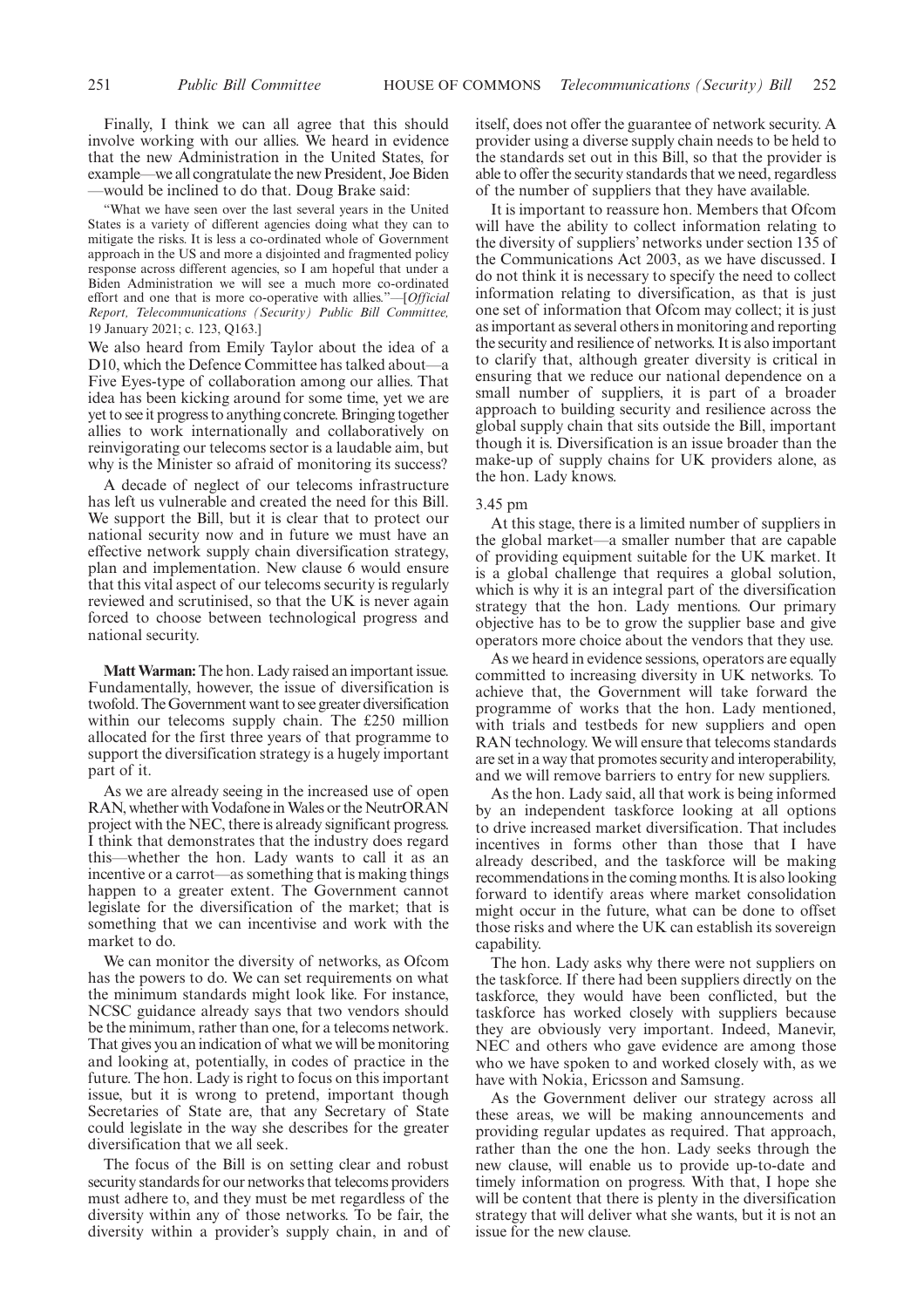**Chi Onwurah:** I thank the Minister for his comments; having spoken for so long myself, I was reluctant to interrupt him. I am pleased that he has clarified that the £250 million is over three years, as opposed to being over five years—I had not seen that before. That is welcome, and I anticipate further funding.

However, the Minister says that the Government cannot legislate for the diversification of the network. Why not? The Government can legislate to break up consolidation in other markets, and they have legislated to do so—for example, competition law does exactly that. We heard in evidence sessions from some who felt that diversification could be achieved only through direct intervention. He implies that I am arguing that diversification delivers telecoms security on its own, but I am not arguing that. I am arguing that it is necessary though not sufficient—clearly, other methods are needed.

The Minister suggests that diversification is one of many things that Ofcom can report on, if it so chooses. That is equally important, but let us be clear that it was the diversification of a supply chain that was the critical report—a report so important that the current Secretary of State for Education was forced to resign because of its leaking, which is why we are here today. The diversification of the supply chain is absolutely critical.

The Minister says that we heard from operators that were committed to diversification, but we also heard that there were real challenges in their commitment to diversification. We would not be where we are today if they were so committed to diversification of their supply chain. That is why there is a need for incentives and intervention. On that basis, it is important to test the will of the Committee on the new clause.

*Question put*, That the clause be read a Second time.

*The Committee divided:* Ayes 3, Noes 10.

#### **Division No. 4]**

Jones, rh Mr Kevan Matheson, Christian **AYES** Onwurah, Chi

#### **NOES**

Britcliffe, Sara Cates, Miriam Caulfield, Maria Johnston, David Lamont, John

Richardson, Angela Russell, Dean Sunderland, James Warman, Matt Wild, James

*Question accordingly negatived.*

**The Chair:** Mr Jones, new clause 7 has already been debated. Do you want to put it to a Division?

**Mr Jones:** No, Mr McCabe, it was a probing amendment. We debated some important issues around the accountability of Ofcom. Clearly, we are getting to a point where Ofcom has more staff than DCMS—perhaps, at some future date, Ofcom could take over the role of DCMS.

**The Chair:** I realise that this will come as a devastating blow to all of you, but the final question I must put is that—

**Chi Onwurah:** On a point of order, Mr McCabe. I put on the record my gratitude, and that of my right hon. Friend the Member for North Durham and my hon. Friend the Member for City of Chester, to you and your colleague, Mr Hollobone, for the way in which you have expertly chaired proceedings in the Committee. I also sincerely thank all House staff who have supported our work here, including those representing *Hansard*, and particularly the Clerks, who have been absolutely invaluable in setting out our desires to improve the Bill in clear and orderly amendments and new clauses.

I also thank all members of the Committee from both sides of the House. This detailed, technical Bill is critical for our national security, coming at a time of national crisis, when we are braving—all of us: staff and Members—a pandemic in order to be here. We have had an orderly and constructive debate.

**Matt Warman:** Further to that point of order, Mr McCabe. What fun we have had! It is a pleasure to come to this point in the Bill's passage. I echo the hon. Lady's thanks to the House staff and to yourself, Mr McCabe, and Mr Hollobone. I also reiterate her point that this is a crucial Bill—one that I am glad enjoys cross-party support. I look forward to debating its further stages in the House.

*Bill, as amended, to be reported.*

3.54 pm

*Committee rose.*